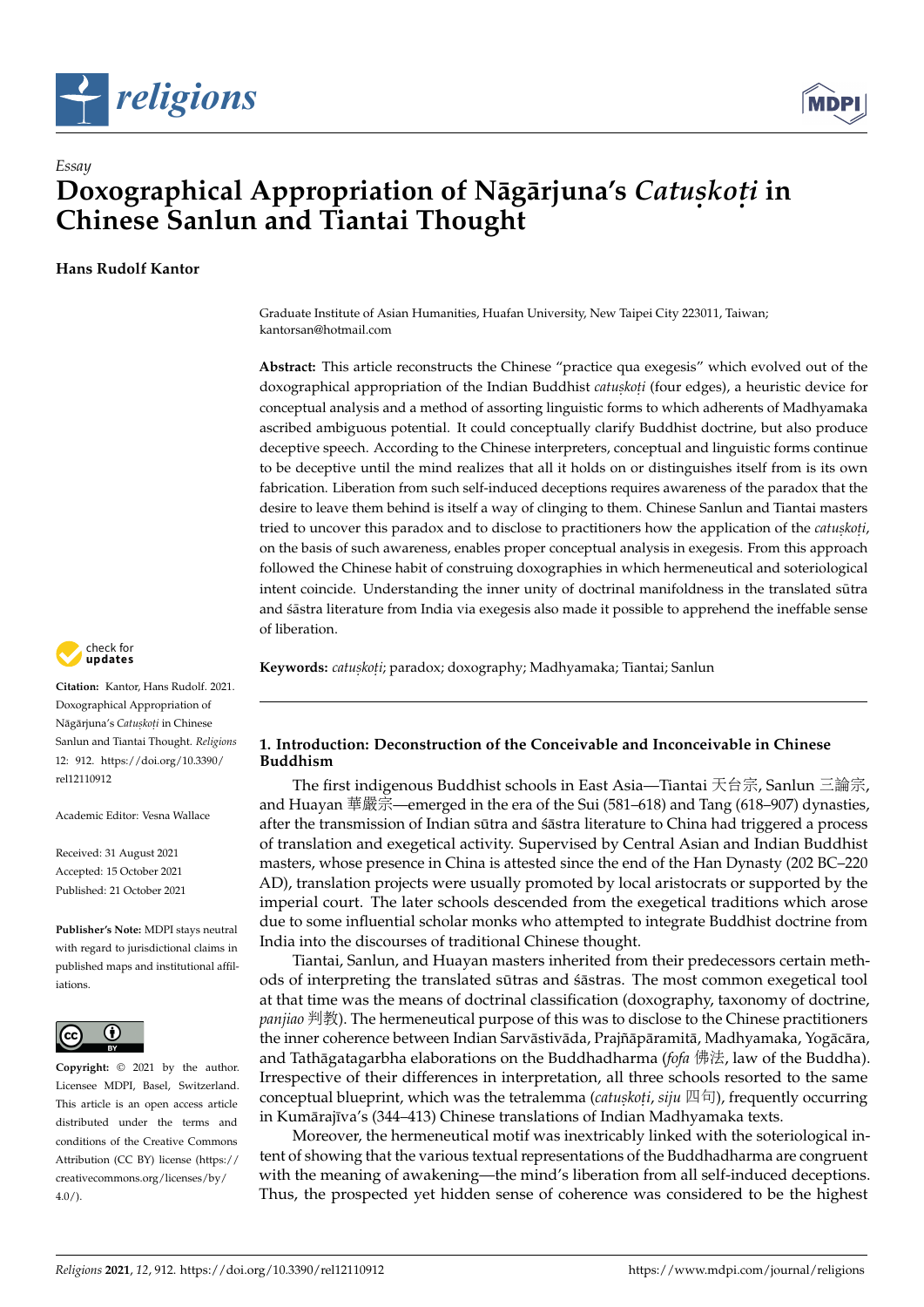meaning of the Dharma, ultimately independent from speech and concept. The Chinese practitioners, authors, and interpreters developed an ambiguous stance toward the textual transmission of Buddhist doctrine: the independence of its ultimate meaning from speech, on the one hand, and the indispensability of the canonical word in the understanding of that meaning, on the other [\(Kantor](#page-22-0) [2019c,](#page-22-0) pp. 8–11).

Such ambivalence of Chinese Buddhist hermeneutics was inspired by the Indian doctrine of the "four reliances" (*catvāri-pratisaraṇāni, siyi* 四依) mentioned in both the Makingwinity  $\bar{q}$   $\bar{q}$   $\bar{q}$   $\bar{q}$   $\bar{q}$   $\bar{q}$   $\bar{q}$   $\bar{q}$   $\bar{q}$   $\bar{q}$   $\bar{q}$   $\bar{q}$   $\bar{q}$   $\bar{q}$   $\bar{q$ *Mahāparinirvāna-sūtra* (T12, no. 375, p. 642, a21–24) as well as the *Da zhi du lun* 大智度<br>論 (\*Mahānraiĝānāramitonadeéa), which Tiantai mastor Zhivi 翅間 (538–597), Sanlun mastor 論 (\*Mahāprajñāpāramitopadeśa), which Tiantai master Zhiyi 智顗 (538–597), Sanlun master Jizang 吉藏 (549–623), and Huayan master Fazang 法藏 (643–712) quoted in their own treatises and commentarial works on the sūtras and  $\acute{s}$  astras. Two of those four state: "Rely on the dharma but not on the person (*yifa buyi ren* 依法不依人); rely on the meaning but not on the words (*yiyi buyiyu* 依義不依語)" [\(Lamotte](#page-22-1) [1988\)](#page-22-1).

Chinese interpreters derived from this their conviction that all textual manifestations of Buddhist doctrine had been designed for the multitude of non-awakened persons, while its ultimate meaning going beyond word and thought was instantiated only by the awakened—the Buddha. According to this vantage point, the canonical word and its ultimate meaning were neither identical nor separate, and the specific relationship between text and meaning implied both congruity and incongruity [\(D'Ambrosio et al.](#page-21-0) [2018,](#page-21-0) pp. 305–30).

<span id="page-1-0"></span>For the Chinese, incongruity characterized such a relationship insofar as all linguistic expressions were considered to be false/provisional names (*Jiaming* 假名) which at best denote nominal existence but not real entities<sup>[1](#page-18-0)</sup>, while congruity was seen to be true in the specific sense that the speech of the awakened, though consisting of false/provisional names, is not misguiding, as it can unveil falsehood of which the non-awakened is not aware.[2](#page-18-1)

<span id="page-1-2"></span><span id="page-1-1"></span>Hence, two types of speech had to be distinguished: (1) the word of the Buddha (*Buddha-vacana, foyan* 佛言), doctrinal discourse in sūtra and śāstra (*yanjiao* 言教), which uses falsehood for heuristic purposes and thus is instructive<sup>[3](#page-18-2)</sup>, whereas (2) speech of the non-awakened unaware of its blindspots would lead listeners astray, and therefore wa[s](#page-22-2) deemed as deceptive and called "verbal/conceptual proliferation" (*prapañca*, *xilun* 戲論, [Salvini](#page-22-2) [2019,](#page-22-2) pp. 663–65; [Siderits](#page-22-3) [2019,](#page-22-3) pp. 645–61). The ambivalent stance toward the transmission of the canonical word and the correspondent view about opposite types of conventional speech are concatenated characteristics of Chinese Buddhist hermeneutics, deeply rooted in the tradition of Prajñāpāramitā and Madhyamaka thought, and expressed by means of doxographies [\(Kantor](#page-22-0) [2019c,](#page-22-0) pp. 8–11).

For instance, the adherents of Tiantai and Sanlun believed that the inconceivable sense of liberation (*acintya-vimokṣa*, *busiyi jietuo* 不思議解脱) gives rise to the Buddha's thoughts,<br>speeches, and physical activities, transforming the world of non-awakened beings. The speeches, and physical activities, transforming the world of non-awakened beings. The inconceivable was referred to as the hidden root (*ben* 本) from which conceptual differences in terms of doctrine were believed to descend, while, conversely, the diversity of doctrine in sutra and *sastra was regarded as the visible traces (* $ii$  $\hat{m}$ *)* that lead the practitioners back to the hidden root [\(Kantor](#page-21-1) [2019a,](#page-21-1) pp. 851–915). The Chinese constructions of doxographies aimed to outline that type of soteriological circularity. Tiantai and Sanlun interpreted liberation—the hidden meaning (*xuanyi* 玄義), ineffable ultimate, or root (*ben*)—in terms of both the source and the goal of all the differing teachings—the traces (*ji*) visible as sūtra and śāstra texts.

<span id="page-1-3"></span>To enact such circularity between text and meaning, Tiantai and Sanlun emphasized the non-duality of the visible and hidden in the Buddhadharma, called the"non-duality of root and traces".[4](#page-18-3) Reconciliation of conceptualization with the inconceivable was a major concern of the hermeneutical project in all Chinese denominations. Particularly, the dialectical approaches of Tiantai's, Sanlun's, and Huayan's doxographies focused on deconstructing the perceived duality of doctrine and liberation. The hermeneutics of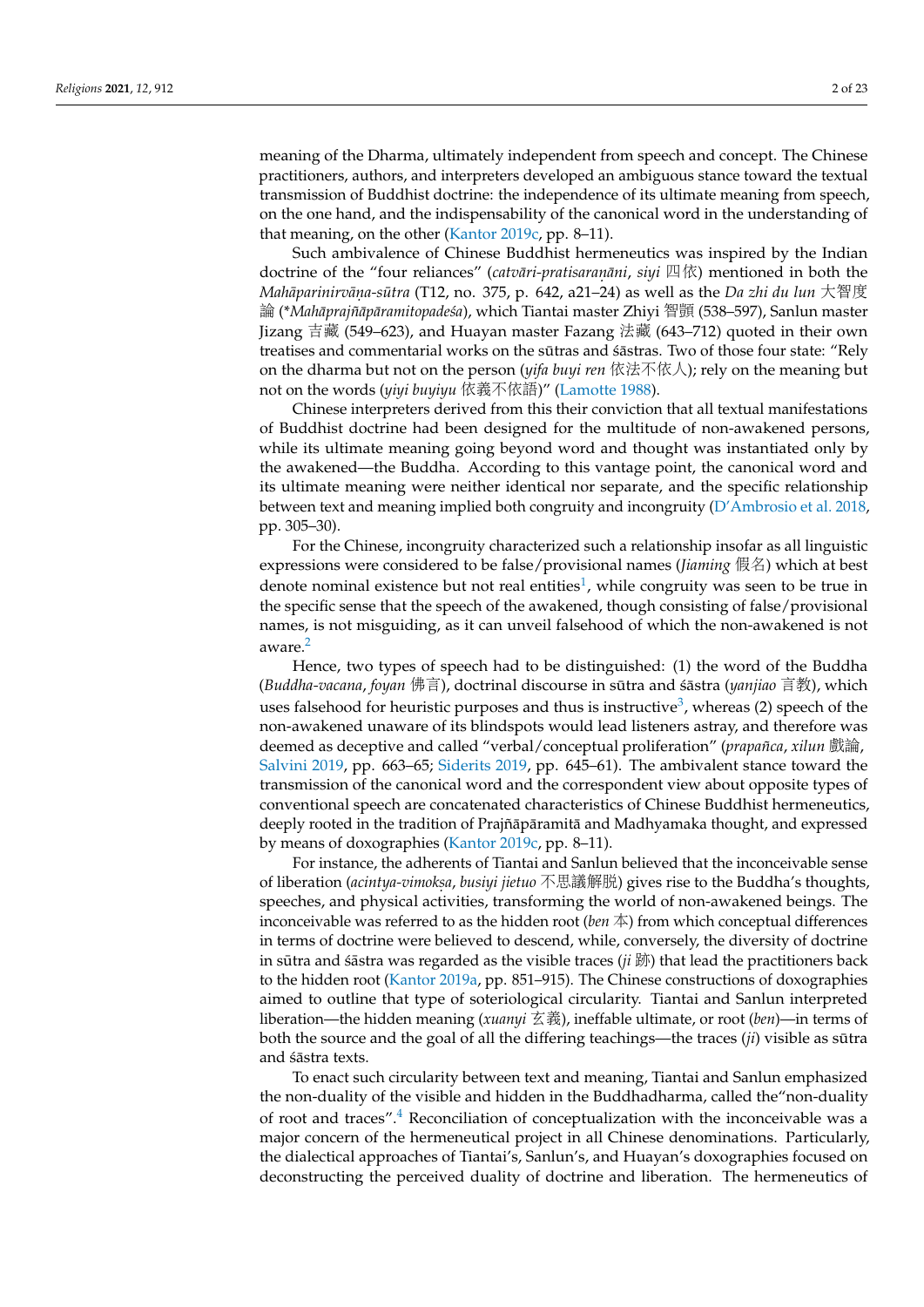deconstructive non-duality concurs with soteriology that intends to embody the ineffable via the practice of exegesis and doctrinal discourse.

<span id="page-2-0"></span>The Chinese habit of construing doxographies exemplified the specific idea of "practice qua exegesis": Buddhist wisdom, the mind's liberation from self-induced deception, had to be accomplished by specializing in exegesis of text and doctrine.<sup>[5](#page-18-4)</sup> Wisdom-practice implicated awareness of the paradox that liberation from conceptual and linguistic hypostatization does not distance the mind from speech and thought [\(Kantor](#page-22-4) [2021,](#page-22-4) forthcoming).

The model which inspired the Chinese construction of doxographies was the distinction between Hīnayāna (Small Vehicle) and Mahāyāna (Great Vehicle), made by those Indian sūtras and *šāstras which claimed that they themselves were promulgating the Great* Vehicle. However, there was no accurate standard for such subdivision of doctrine, as it was differently defined depending on the respective denominations to which the authors or compilers of those texts were committed.

The view which was particularly influential in the Tiantai and Sanlun interpretations was that of the *Prajñāpāramitā-sūtras*, considering two major aspects of the Great Vehicle: (1) the insight that things arising and perishing in the worldly realm of sentient beings (saṃsāra) are compoundphenomena whose constituents are empty of an intrinsic nature, or, empty of inherent existence, and that this emptiness ( $\sin \theta$ *ata*,  $\cos \mathcal{L}$ ) is the true nature of all things which arise due to mutual dependency, called "*pratītyasamutpāda"* (*yuanqi* 緣 起, conditioned arising); (2) the ultimate liberation from one's own delusions, inspiring the liberation of other sentient beings.

Chinese Tiantai, Sanlun, and Huayan doxographies assorted differing levels of Hīnayāna and Mahāyāna to interpret the variety of Buddhist concepts in a way that the supreme meaning of the Dharma can be comprehended in a gradual progress. The highest level, referred to in Tiantai and Huayan as the "round/perfect teaching" (*yuanjiao* 圓教), retained a sense of circularity: it constitutes and sublates Hīnayāna and Mahāyāna, that is, generates and suspends all doctrinal distinctions. Tiantai, Sanlun, and Huayan offered varying accounts of that thought, although it was the same conceptual figure of the *catuskoti* which had inspired them.

Western studies use "tetralemma" (four alternative assumptions) for the Sanskrit "*catuskoti"* (four edges, four points) and for its Chinese translations "four [alternative] phrases" (*siju* <sup>四</sup>句) or "four [alternative] gates" (*simen* <sup>四</sup>門)—briefly: "four alternatives". As for the origin, use, and philosophical meaning of the *catuskoti*, [Ruegg'](#page-22-5)s [\(1977,](#page-22-5) pp. 1–71) detailed article mentions that this scheme of classifying conceptual forms is already attested in the early philosophical literature of Indian Buddhism. The discussion in which its four alternative positions (*koti*) are raised concerns questions such as whether a tathagata (Buddha) exists after death, whether the world has an end, and whether the world is eternal. Seyfort Ruegg explains: "In each of these cases the nature of a postulated entity and its relation to its predicate is investigated in such a way that all conceptually imaginable positions are exhausted; for an entity and its predicate can be conceptually related only in terms of these four limiting positions," [\(Ruegg](#page-22-5) [1977,](#page-22-5) p. 2).

In other words, the tetralemma (*catuṣkoṭi, siju*) is a formal scheme of four mutually related yet distinct ways of referencing a specific doctrinal topic; it often (but not always) was considered to provide an exhaustive set of four mutually exclusive conceptual possibilities [\(Priest](#page-22-6) [2018,](#page-22-6) p. 23; [Westerhoff](#page-22-7) [2005,](#page-22-7) pp. 367–95): (1) the application of a certain concept (2) the application of its negation (3) the application of both the concept and its negation, and (4) the application of neither the concept nor its negation.

In Indian Prajñā pāramitā and Madhyamaka literature, particularly in Nāgārjuna's *Mūlamadhyamaka-kārikā* (*Zhong lun* 中論), there is both (a) the positive (cataphatic) and (b) the negative (apophatic) application of the four alternatives: (a) all the four are asserted; (b) all of them are rejected [\(Westerhoff](#page-22-7) [2005,](#page-22-7) pp. 367–95). In the Chinese interpretation of Sanlun master Jizang, the apophatic and cataphatic versions of the *catuskoti* indicate a strong tendency to merge into one another. In his commentary on Nāgārjuna's *Kārikā*—the *Zhongguan lun shu* <sup>中</sup>觀論疏, Jizang's dialectical notion of "suspension (sublation) of the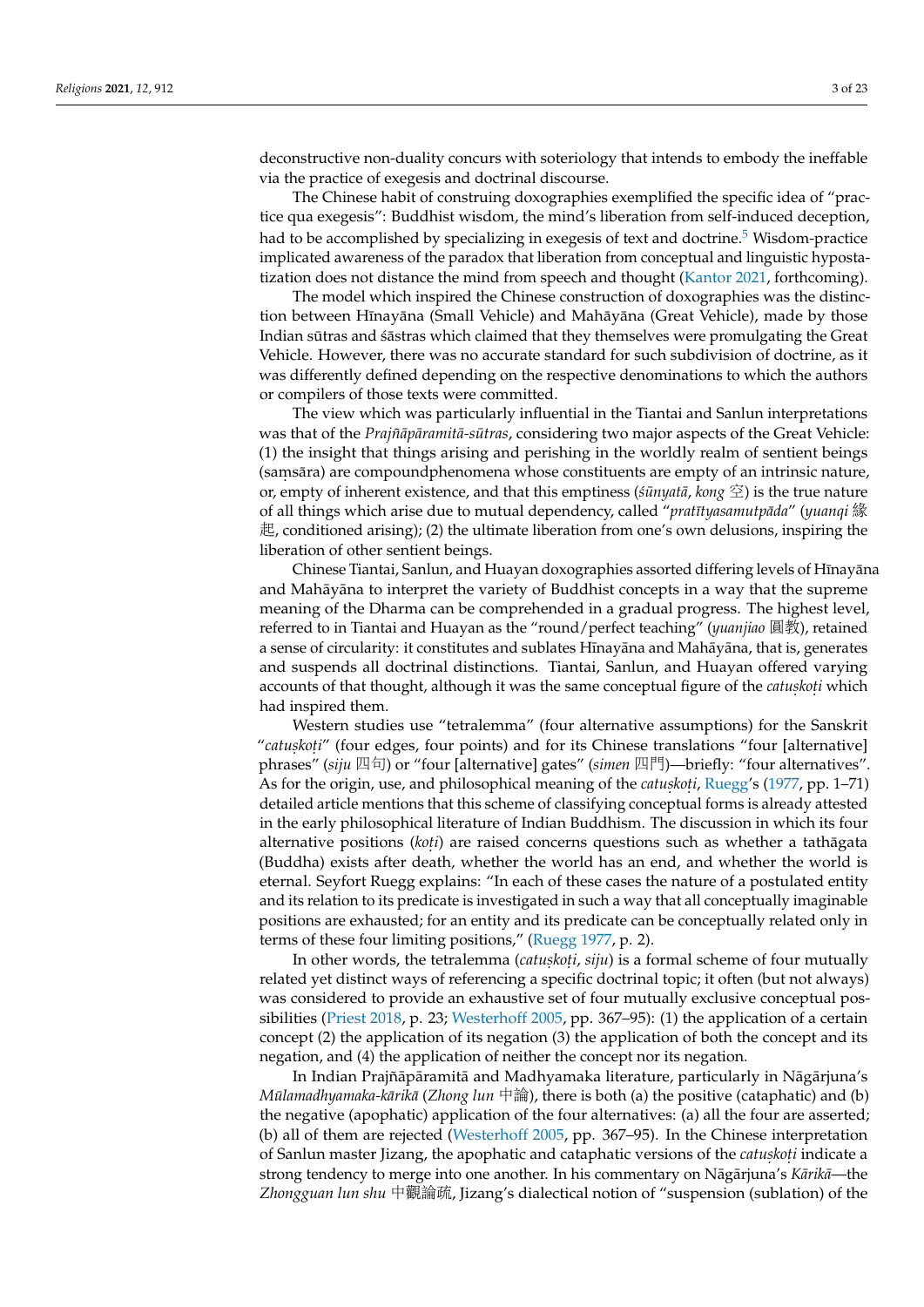four alternatives" (*jue siju* 絶四句) highlights the thought that it is the same principle which constitutes and deconstructs all four.

Moreover, Tiantai, Sanlun, and Huayan developed interpretations in which all positions of the cataphatic *catuskoti* appear to be equally valid. Zhang's recent article explains that the *catuskoti* can be described as a Buddhist form of dialectics which "consists of four arguments or perspectives, only one of which can be true at a time" [\(Zhang](#page-22-8) [2016,](#page-22-8) pp. 25–71). According to the Chinese interpretations, however, this cannot be mistaken in the way that only one perspective apart from the other three is valid, as none of the four represents an independent logical parameter. The position that excludes the other three is a construction leading the mind astray. Sanlun, Tiantai, and Huayan texts emphasize that such misconception is a symptom of the clinging and non-awakened mind. $6$ 

<span id="page-3-0"></span>Therefore, Chinese Buddhist traditions regarded the linguistic–conceptual figure of the *catuskoți* as a symbol for both the awakened understanding of the textual transmission of Buddhist doctrine and its exact opposite—the non-awakened mind inconsonant with, or unaware of the Buddhadharma. The non-awakened mind was considered to be impeded by or entangled in its own conceptual constructions.

In his classic on mind-contemplation (*guanxin* 觀心), the *Mohe zhiguan* <sup>摩</sup>訶止觀, Tiantai master Zhiyi, like Sanlun master Jizang in his commentary on the *Vimalakīrti-nirde* sa $s\bar{u}$ tra, the *Jingming xuanlun* 淨名玄論, developed the list of "ten types of *catuskoti"* (*shizhong*  $\vec{si}$  +種四句) to demonstrate that our understanding of the four alternatives must not be confined to only one valid reading. The proper understanding must learn to see that it is the same *catuskoti* which can be either (1) the source of misguiding conceptualization or (2) the heuristic and analytic device for those who seek liberation from such deception.

Hence, the *catuskoți* in Tiantai, Sanlun, and also Huayan figures as a linguistic symbol which mirrors the ambivalence of conventional speech that could be divided, on the one side, into doctrinal discourse (*yanjiao*) as transmitted in sutra and sastra and, on the other, into verbal or conceptual proliferation (*prapañca*, *xilun*) of those who are unaware of the Buddhadharma. Those opposites were together epitomized through the same symbol of the *catuskoti*.<sup>[7](#page-18-6)</sup>

<span id="page-3-1"></span>Seen from this vantage point, the ambiguity of the *catuskoti* can be compared to the notion of "pharmaca". In spite of their therapeutic purpose, pharmaca can be toxic. Their functioning as medicine does not eradicate their potential for poison, just as their poisonous effect retains potential for being medicine. Each has the potential to be its own reverse. The two are opposites yet inseparably one. The *catuskoti* is a symbol for such ambivalence in conventional speech. For the Chinese interpreters, the non-duality of the salutary and harmful, symbolized by the *catuskoti*, provides the condition that allows the deluded mind to transform itself into the opposite, liberation.

On account of such ambiguity, Buddhist masters in China were able to develop their respective doxographical frameworks (*panjiao*). In what follows, the article examines (1) Nāgārjuna's *catuṣkoṭi,* as it figures in the Chinese transmission of Madhyamaka, and (2) the specific influence of this analytic method on the formation of doxography and the associated practice of hermeneutical deconstruction in Chinese Tiantai and Sanlun exegesis.

## **2. Nag¯ arjuna's Application of the Catus ¯ .kot . i According to Kumaraj ¯ ¯ıva's Transmission**

<span id="page-3-2"></span>Nāgārjuna's main work, the Mūlamadhyamaka-kārikā (Root Verses on the Middle Way), was translated by Kumārajīva in 409. Its Chinese title is called *Zhong lun* 中論 (*Treatise on the Middle*), and besides Nāgārjuna's verses, the translation also contains one of the oldest existent commentaries ascribed to a person called Qingmu 青目 (\*Vimalākṣa) or Binjialuo<br>賓伽羅 (\*Piṇgala). The compiled toxt of the Zhoug lung Nāgāriuna's versos and Piṇgala's 賓伽羅 (\*Pingala). The compiled text of the *Zhong lun*—Nāgārjuna's verses and Pingala's commentary, neither existent in Sanskrit nor in Tibetan—was highly influential throughout the history of Chinese Buddhist thoughts. Jizang's and Zhiyi's works borrowed a lot from this early Indian Madhyamaka treatise; particularly, the use of the *catuskoți w*as relevant to the development of Tiantai and Sanlun. The Chinese masters usually did not differentiate between Nāgārjuna and Piṅgala when they quoted from Kumārajīva's Z*hong lun*.<sup>[8](#page-18-7)</sup>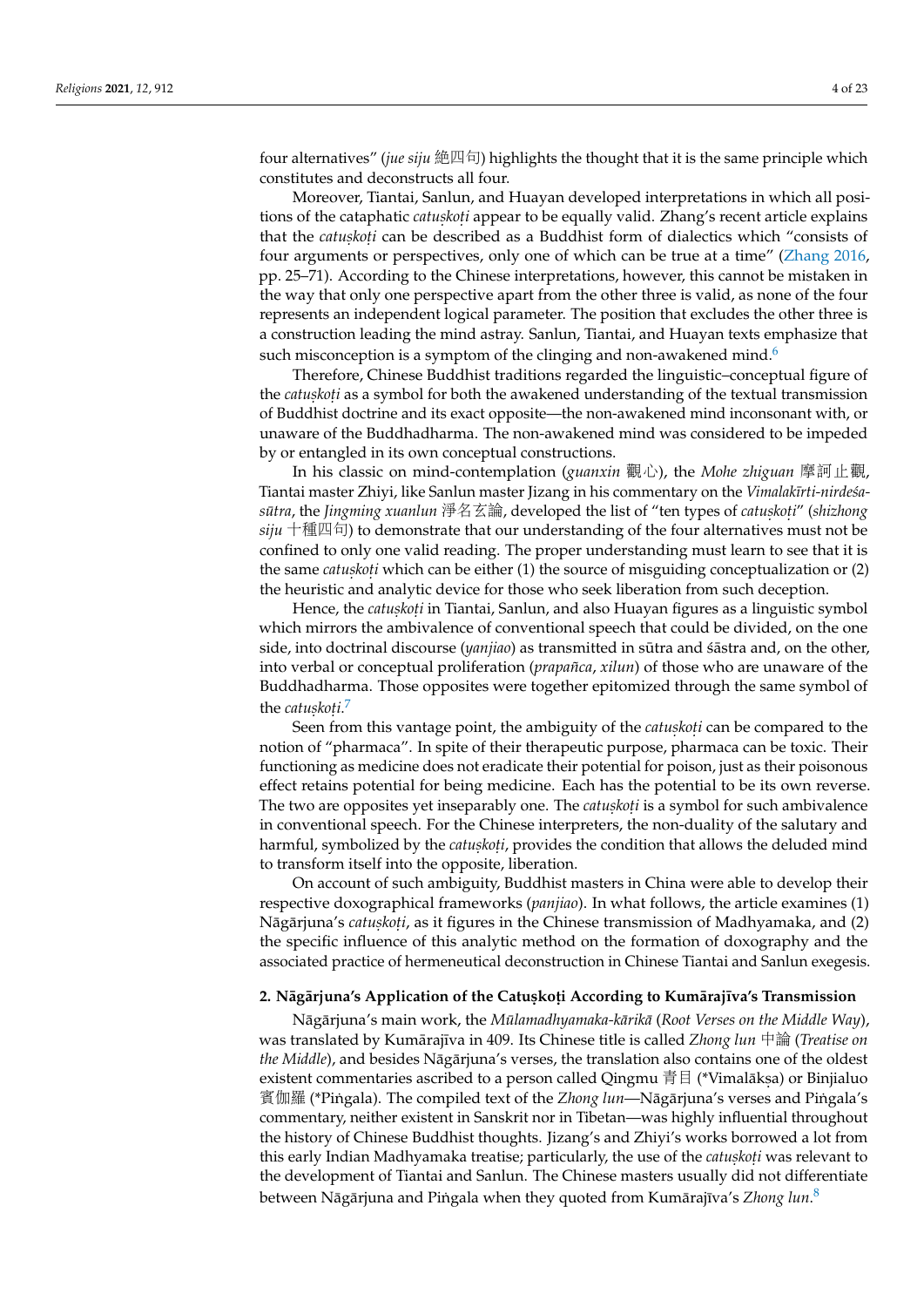All Chinese schools took Nāgārjuna's positive (cataphatic) and negative (apophatic) applications of the four alternatives in account and construed their doxographies on that basis. As for the apophatic or negative sense, the first chapter of Nāgārjuna's *Mūlamadhyamakakārikā* (Zhong lun) provides an example which has been very influential in Tiantai and Sanlun thoughts. In that chapter, Nāgārjuna investigates the notion of "condition" (*pratyaya*, *yuan* 緣), defined as a certain thing which has the capacity to give rise to another thing. However, in his discussion, he rejects the four possibilities of "arising" (utpāda, sheng  $\pm$ ): arising on account of either (1) itself, or (2) something else, or (3) both, or (4) neither (*Zhonglun*, T30, no. 1564, p. 2, b6–17).

Assuming that, in this way, all conceptual possibilities are exhausted, he concludes that—even in reference to "pratītyasamutpāda" (yuanqi, conditioned arising)—no real arising can ultimately be asserted. There is no real entity which arises and perishes. In a paradoxical fashion, he describes the nature of conditioned arising as "non-arising" (*anutpāda*, *bushing* 不生); another term for this is "emptiness" ( $\sin \eta$  *ata*,  $\cos \mathfrak{D}$ ). The commentator Pingala explains that such sense of negation—the exclusion of all four conceptual possibilities—equals the "ultimate meaning" (*diyi yi* 第一義) which is emptiness of inherent existence, the ultimate sense of true emptiness (*Zhong lun*, T30, no. 1564, p. 1, c12).<sup>[9](#page-19-0)</sup>

<span id="page-4-0"></span>However, what is said about "arising" also applies in reverse, or is true of the opposite "non-arising," that is, "emptiness". Hence, another well-known example of the tetralemma's negative application exactly expresses this in chapter 22: (1) emptiness (non-arising) should not be asserted, (2) nor non-emptiness, (3) nor both, (4) nor neither (*Zhonglun*, T30, no. 1564, p. 30, b22–23). Nāgārjuna explains: "It is only said for the purpose of provisional designation (*dan yi jiaming shu* 但以假名說)," (*Zhonglun*, T30, no. 1564, p. 30, b23). These two examples of denying all four alternatives are exclusive negations of an exhaustive set of conceptual possibilities concerning a topic that has been considered as crucial throughout all doctrinal discourse in the history of Buddhism, namely, "arising" and the opposite "non-arising" (emptiness).<sup>[10](#page-19-1)</sup>

<span id="page-4-1"></span>Nonetheless, as Nāgārjuna's last remark stresses, the four positions might alternately and provisionally be employed in changing contexts of doctrinal discourse. What legitimizes the provisional use of any of these four in conventional speech is the rejection of misunderstanding all in the ultimate sense. No form of linguistic signification applies ultimately. The negative application of the tetralemma is a linguistic device for the exclusion of ultimate meaning in the domain of speech. Negation in the sense of what asserts the opposite is to be negated, too.

Hence, [Westerhoff](#page-22-7) [\(2005,](#page-22-7) pp. 367–95, [2009,](#page-22-9) pp. 69–92) and also [Zhang](#page-22-8) [\(2016,](#page-22-8) pp. 25–71) correctly observe that such excluding sense is not the type of negation used to construe correlative opposites such as "emptiness and non-emptiness," or "non-arising and arising". Nāgārjuna's "non-arising" in the first chapter excludes not only arising but also non-arising; in his commentary to Nāgārjuna's *Kārikā*, the *Zhongguan lun shu* 中觀論疏, Jizang expands on this thought (T42, no. 1824, p. [11](#page-19-2), a28–b20; p. 28, c8–19).<sup>11</sup>

<span id="page-4-2"></span>However, Westerhoff's observation is inspired by [Ruegg'](#page-22-5)s [\(1977,](#page-22-5) pp. 43–47) hint at Candrakīrti's commentary to the *Kārikā*, the *Prasannapadā*, in which the sixth-century Indian commentator says that the exclusive sense of negation represents the case that traditional Sanskrit grammarians call "*prasajya-pratisedha"* (non-affirmative negation); in later Chinese translations it appears as "*zheqian* 遮遣". Westerhoff suggests for the Sanskrit term "exclusion negation".

<span id="page-4-3"></span>Different from "*prasajya*", negation used to construe and assert correlative opposites, or negation which, for instance, implicitly validates the opposite of what is negated, such as non-being in contradistinction to being, or non-arising contrasted with arising, might correspond to the grammatical term "*paryudāsa-*pratisedha" (implicative negation), in Chinese known as "*zhebi* 遮蔽". Westerhoff understands this differently, translates "*paryudasa ¯* " as "presupposition negation," and calls "*prasajya*" sometimes also "cancelling presuppositions".[12](#page-19-3)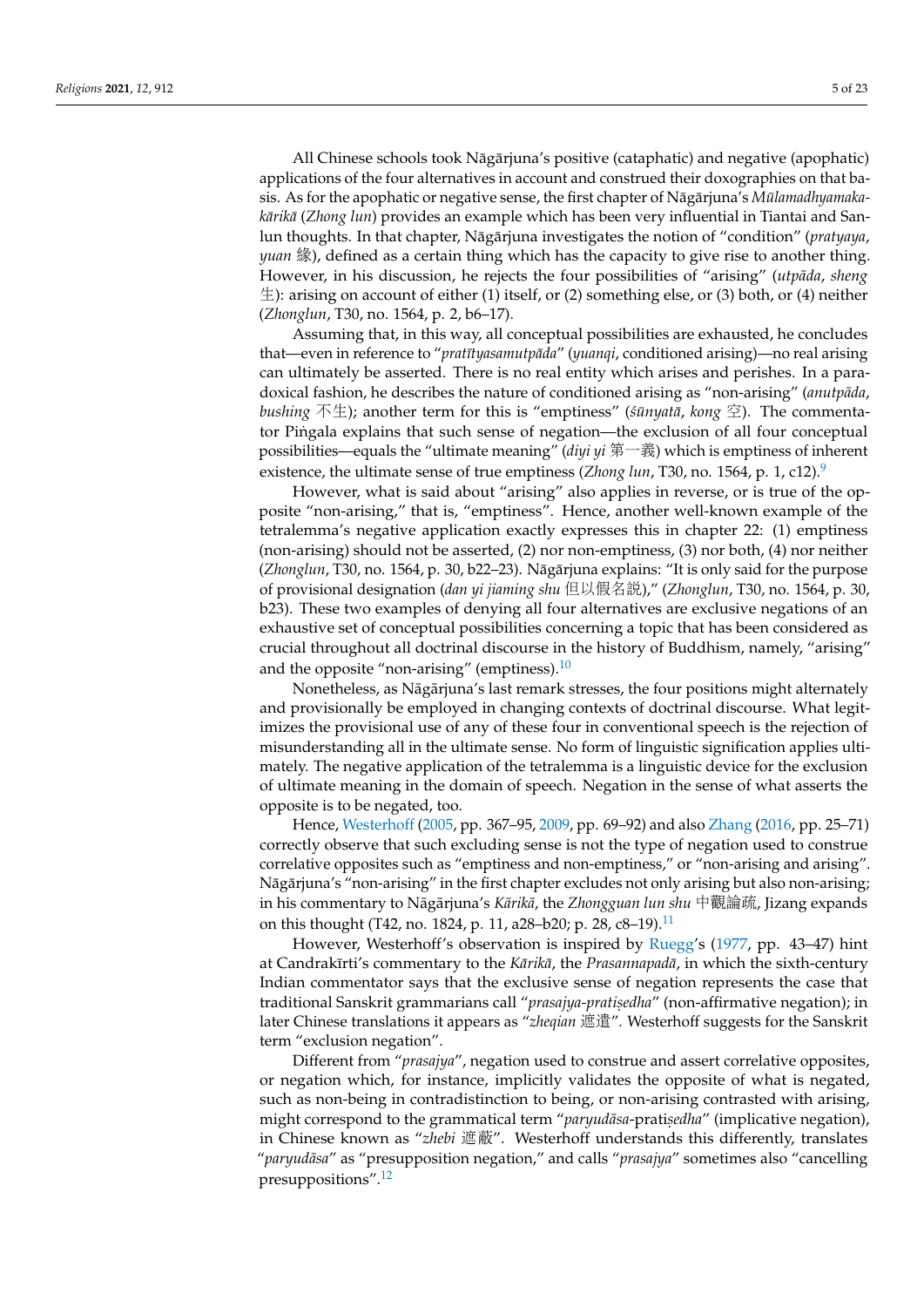Although Nāgārjuna's Kārikā does not use either of the grammatical terms (prasajya or *paryudāsa*), Westerhoff's attempt to understand the negative application of the *catuskoți* in terms of this distinction seems to be helpful. The external negation of all four *kotis* can be considered as *prasajya* negation, differing from the internal negations of the second and fourth alternatives within the *catuskoti* itself. Those two (the second and the fourth) could, perhaps, be subsumed under *paryudasa* negation. Following this distinction between internal and external negation, or perhaps *prasajya* and *paryudāsa*, we might say that the first and the second of the four *koțis* (just like the third and the fourth), relate to one another as correlative opposites.[13](#page-19-4)

<span id="page-5-0"></span>This is to say, the negation in the second *koti* asserts the correlative opposite of the first, just as the first is the correlative opposite of the second and therefore could be regarded as the negation of the second: emptiness in the first *koti* is the negation of non-emptiness in the second and vice versa; self-arising is the opposite of arising from something else (not from itself) and vice versa. Hence, negation in the second *koti* (denying the first) seems to function as a *paryudāsa* negation referencing what pertains to the domain of speech and thought.

This is different from *prasajya* negation which rejects the four alternatives altogether and does not allow for any affirmative form of linguistic signification. The same sense of *paryudāsa* negation seems to apply to the relationship of the third and fourth *koti,* as the fourth is meant to deny the third and vice versa (see Pingala's and Bhāviveka's discussion in Section [3\)](#page-6-0). What seems to constitute each of these four as distinct elements pertaining to the same set is the relationship of mutually dependent or correlative opposites (*xiangdai* 相待).[14](#page-19-5)

<span id="page-5-1"></span>As to the conceptual structure of the two mentioned instances of the *catuskoti* in the *Zhong lun, paryudāsa* negation could be considered a constitutive factor for such types of interdependency, that is, the two opposites (the first and the second *koti*) negate each other, and in such mutual negation they mutually assert. To deny one side is to assert the other, which means without its opposite neither side can be held. In denying its opposite, each of the two relies on the other.

This precisely is what generates the third *koti*. As neither the first nor the second can be held apart from the other, the third comes to the fore, embracing the entire relation of those two.However, again, it is the same principle of constituting correlative opposites that also applies to this third case. What one side asserts is the opposite of the other—to assert one side is to be the opposite of its own negation, which yields the fourth as that which is the implicit opposite of the third.

Consequently, the fourth excludes what the third includes; the fourth is neither the first nor the second. This could continue infinitely, as has been pointed out by the Chinese Tiantai and Sanlun interpretations as well as by the *Da zhi du lun* (T25, no. 1509, p. 259, c29-p. 260, a2), which even talks about five alternatives ( $wui\mu \pm \pi$ )—the abandoning of all four (*she shi siju fa* <sup>捨</sup>是四句法) is the fifth. However, again, this would trigger the abandoning of abandoning, etc., and thus elicit the endless repetition of what has been displayed by the preceding positions, that is, what has already become evident with the fourth *koti*. In such a sense, the *catuskoti* may represent an exhaustive set of four conceptual possibilities which are mutually exclusive (or distinct).

For Nāgārjuna, all this means that, although there is no real entity to which we could attribute the property of arising, "non-arising" or "emptiness" (only denying a real entity which arises) must not exclude the meaning of unreal arising. This is so because unreality (emptiness of inherent existence) is not equivalent to nonexistence or nothingness. What is unreal might either be deceptive or instructive and therefore is existentially relevant, and yet it is not what can really be appropriated or dismissed. Hence, in a limited, provisional sense, or salutary context, unreal arising functions as a heuristic means that should not and cannot be denied.

Ultimately, the true sense of non-arising, the emptiness of inherent existence, means to be empty of an irreducible or real core; this even applies to emptiness. However, linguistic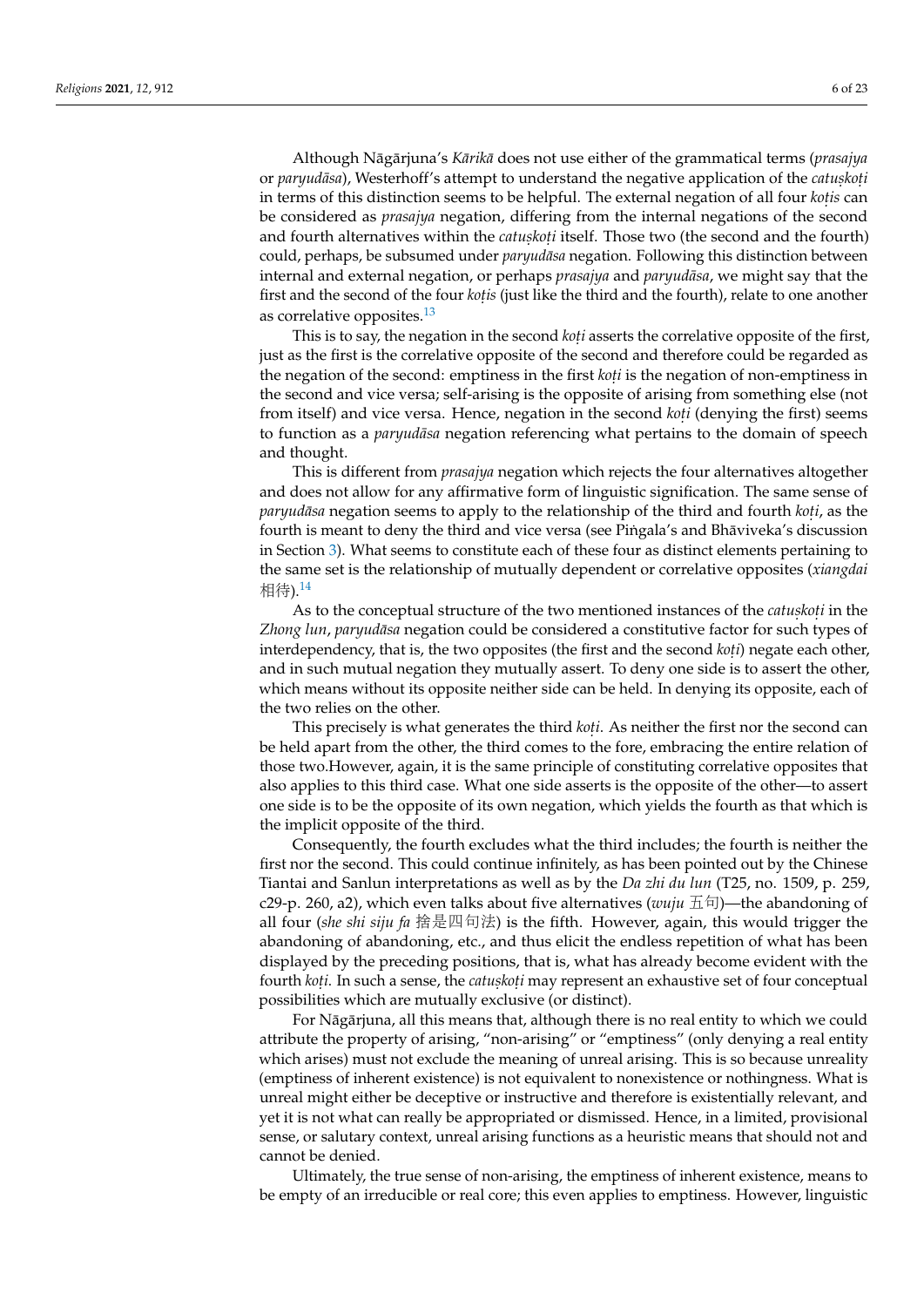signification, which tends to confuse its referents with independently existent entities, may evoke an image of reality, falsely attributed to "emptiness," if "emptiness of emptiness" (*kongkong* 空空) is not seen in conditioned arising. Because of this paradoxical sense of "emptying emptiness again" (*kong yifu kong* <sup>空</sup>亦復空) there is no fixed linguistic form which can truly predicate the ultimate sense (*Zhong lun* T30, no. 1564, p. 33, a20–21). The true meaning must be comprehended by paradoxically denying what this expression refers to.

<span id="page-6-1"></span>The paradoxical differentiation of ultimate truth from conventional truth, expounded in chapter 24, embodies this sense and must be applied to all doctrinal conceptualization.<sup>[15](#page-19-6)</sup> Objects of our epistemic–propositional references might be considered as conventionally true in the sense that they are things that arise due to causes and conditions, and yet all this is empty of inherent existence and unreal. Confined to conventional truth, such (unreal) "arising" evades ontological determinacy in terms of either being, or non-being, or both, or neither. At the level of speech and thought, the distinction between conventional and ultimate truth is therefore necessary, and yet such differentiation does not really reach beyond the linguistic level. The distinction is self-inclusive, sublating itself due to the emptiness of what is differentiated. Differentiation entails non-duality.<sup>[16](#page-20-0)</sup>

<span id="page-6-2"></span>Linguistic expression, unaware of this paradox, is prone to confuse unreality with reality. Madhyamaka's paradox of non-duality qua distinction could be rephrased asthe following: To separate the conventional from the ultimate means to mistake the unreal for the real, whereas not differentiating between the two undermines the true sense of emptiness in conditioned arising. In order to see non-duality, incessant distinction is necessary. That the two truths are neither identical nor separate is a paradox but not a contradiction, because contradiction would mean the opposite: identity and separation of the two at the same time, which contradicts the true sense of emptiness.<sup>[17](#page-20-1)</sup>

<span id="page-6-3"></span>Nāgārjuna's negation of both real arising and real non-arising implies the paradoxical distinction of the two truths. The two negative forms of the *catuskoti* are applied to validate a certain type of conventional speech—one which advances awareness of the unreality of its own referents. Critical validation, rooted in invalidation, shows the limits of thought and speech, thereby revealing the heuristic value of language and analysis. This is believed to be the type of speech—"the supreme among all types of speech" (*vadatām varam*, *zhushuozhong diyi* 諸中說第一) leading to the pacification of conceptual proliferation (*prapañcopa´sama*, *mie xilun* 滅戲論). The first verse in the *Kārikā* (*Zhong lun*) literally expresses this [\(Siderits and](#page-22-10) [Katsura](#page-22-10) [2013,](#page-22-10) p.13; *Zhong lun* T30, no. 1564, p. 1, c11).

On that basis, the positive application of the tetralemma can fulfill the same purpose that is ascribed to the negative application. The cataphatic use of the third instance of the *catuskoti* in chapter 18 explicates this: "All is real, unreal, both real and unreal, neither real nor unreal. This is called dharma of all Buddhas. 一切實非實, 亦實亦非實, 非實非非實, 是 <sup>名</sup>諸佛法". (*Zhong lun* T30, no. 1564, p. 24, a5–7).[18](#page-20-2)

<span id="page-6-4"></span>If we look at the pre-modern commentarial literature, authored by Pingala, Bhāviveka, Candrakīrti, as well as the Chinese Tiantai and Sanlun interpreters, Zhiyi and Jizang, the positive version of this specific *catuskoti* has been interpreted in various ways, all of which can nevertheless be subsumed under three associated aspects: (1) the differentiation of the two truths with respect to the first and second *kotis* which appear as opposites, (2) the relationship between the two in terms of correlative dependency, and (3) the gradation of the Buddha's teaching, which, in the case of the Chinese interpreters, led to their classifications of Buddhist doctrine (doxography).

#### <span id="page-6-0"></span> $\frac{1}{2}$ . Piṅgala's and Bhāviveka's Interpretations of Nāgārjuna's Catuṣkoṭi in the Chinese **Sources**

Although Pingala (4th AD) and Bhāviveka (500–560) equally hold that the first two kot*is* in Nāgārjuna's positive application account for the differentiation of the two truths, they expound their views in opposite ways. For Pingala, the first *koti* represents ultimate truth (ultimate meaning, *diyi yi* 第一義), because everything is real (*yiqie shi* 一切實) in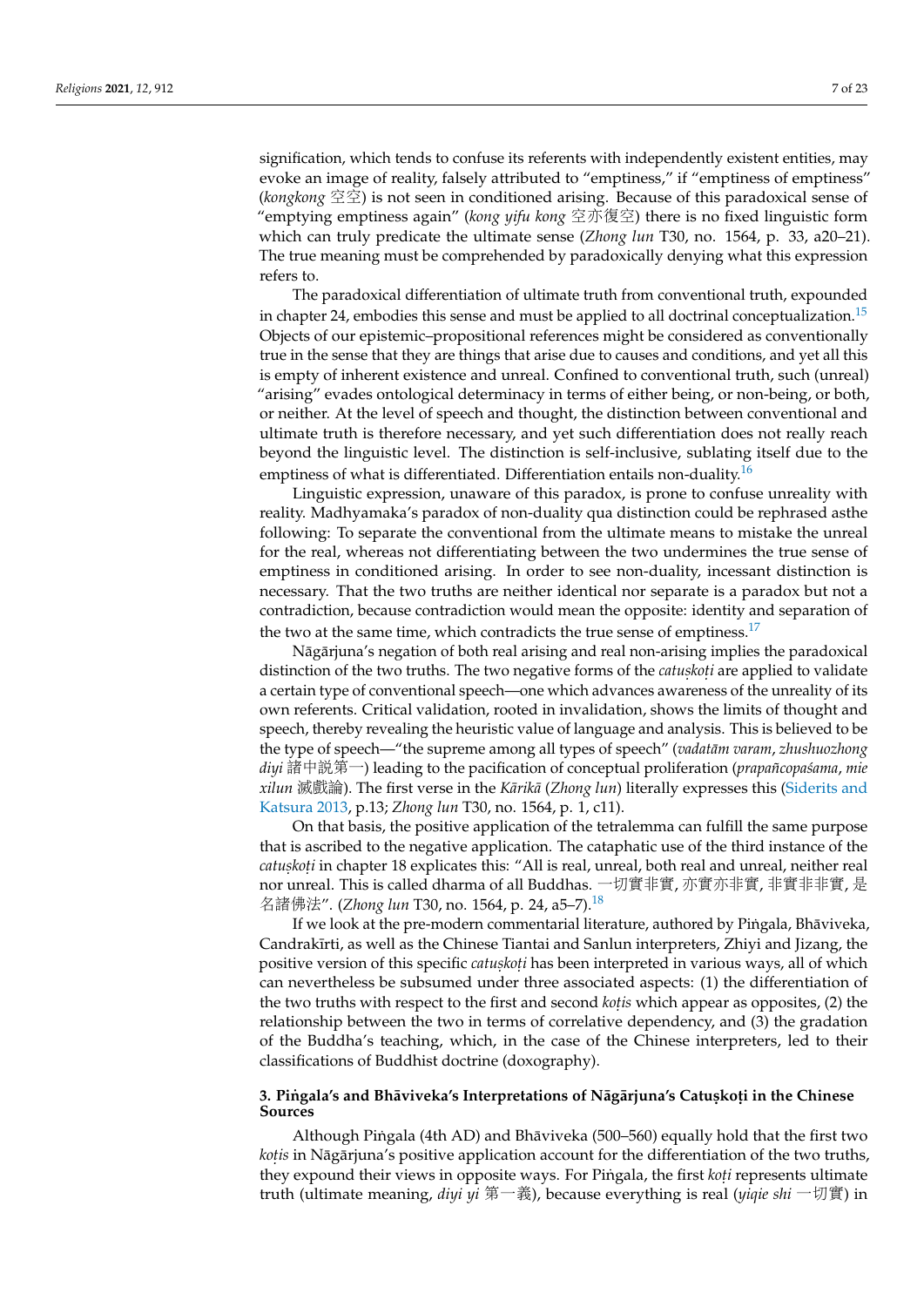the specific sense that it is ultimate and true emptiness which is the real nature (*shixing* 實性) wherein all distinct and inexhaustible forms of conditioned arising are established; he explains:

Question: If the Buddha does not talk about the self and non-self, causing all fabrications of the mind to extinguish and bringing all speech to an end, how can he make persons become aware of the real mark of all dharmas? Answer: All Buddhas resort to the skill in devising infinite expedient means, and all dharmas are [ultimately] empty of a determinate mark. On that basis, and for the sake of saving the multitude of sentient beings, they sometimes teach that everything is real, or at another time explain that everything is unreal, or at a different moment say that everything is both real and unreal, or at some other occasion hold that everything is neither real nor unreal. [If they say that] everything is real, they set forth the real nature of all dharmas, so that all realize the ultimate meaning and the single mark of equality, called emptiness of any mark. This is like all the streams with varying colors and flavors [of water] flowing into the great ocean in which they become the single color and the single flavor. <sup>問</sup>曰: <sup>若</sup>佛不說我, <sup>非</sup> 我, <sup>諸</sup>心行滅, 言語道斷者, <sup>云</sup>何令人知諸法實相? <sup>答</sup>曰: <sup>諸</sup>佛無量方便力, <sup>諸</sup>法<sup>無</sup> <sup>決</sup>定相, <sup>為</sup>度眾生或說一切實, 或說一切不實, 或說一切實不實, 或說一切非實非<sup>不</sup> <sup>實</sup>. <sup>一</sup>切實者, <sup>推</sup>求諸法實性, 皆入第一義平等一相, 所謂無相, 如諸流異色異味<sup>入</sup> <sup>於</sup>大海則一色一味. (*Zhong lun* T30, no. 1564, p. 25, a14–20).

What the first *koți* predicates of ultimate truth must be seen in the context of conventional speech. The manner in which it represents ultimate truth depends on the other three; the same mutual dependency of all four applies to each (see the succeeding part of this quote below). This is so, because the emptiness of an intrinsic nature is the real nature of all, which is to be empty of a determinate mark—in this sense, "everything is real".

To mistake this first predication for the fixed form of the ultimate, excluding the other positions, contradicts its very meaning. Empty of a determinate mark, the ultimate is to be predicated in a way which reveals that there is no fixed predication of it. As this is true of all, the text illustrates the real nature with the single flavor, into which all differing flavors turn.

In such sense of mutual dependency, the second *koṭi* accounts for the opposite of the first, which is the perspective of the worldly realm before having attained the highest sense of the ultimate. This is unreality (*feishi* 非實) in the shape of the differentiated and multifaceted conventional truths that might lead to the ultimate in the same way as all flavors of water in the differing streams are capable of becoming the single flavor of the ocean. Using a similar image, the *Da zhi du lun* explains the relationship between the conventional and the ultimate in exactly this fashion.<sup>[19](#page-20-3)</sup> Pingala goes on:

<span id="page-7-0"></span>[If the Buddhas say that] everything is unreal, [they mean that], before all dharmas dissolve into the real mark, each distinct view [of them] is empty of any real core, as all there is, only exists due to the manifold conditions which come together. [If they say that] everything is both real and unreal, [they observe] that the multitude of sentient beings can be divided into three types: those with the higher, middle, and lower [faculties]. Those with the higher [faculties] see that the marks of all dharmas are neither real nor unreal. Those with the middle [faculties] see that the marks of all dharmas are both real and unreal. Because of the shallowness of their wisdom, those with the lowest [faculties] see that the marks of all dharmas contain a small proportion of what is real and also a small proportion of what is unreal. When they observe that nirvāna is an unconditioned dharma and indestructible, they perceive what is real; when they observe that saṃsāra is a conditioned dharma and deceptive, they perceive what is unreal. [When the Buddhas say that] everything is neither real nor unreal, they do so because they deconstruct [such dual views about] what is real and what is unreal. Question: At another occasion the Buddha has said that one should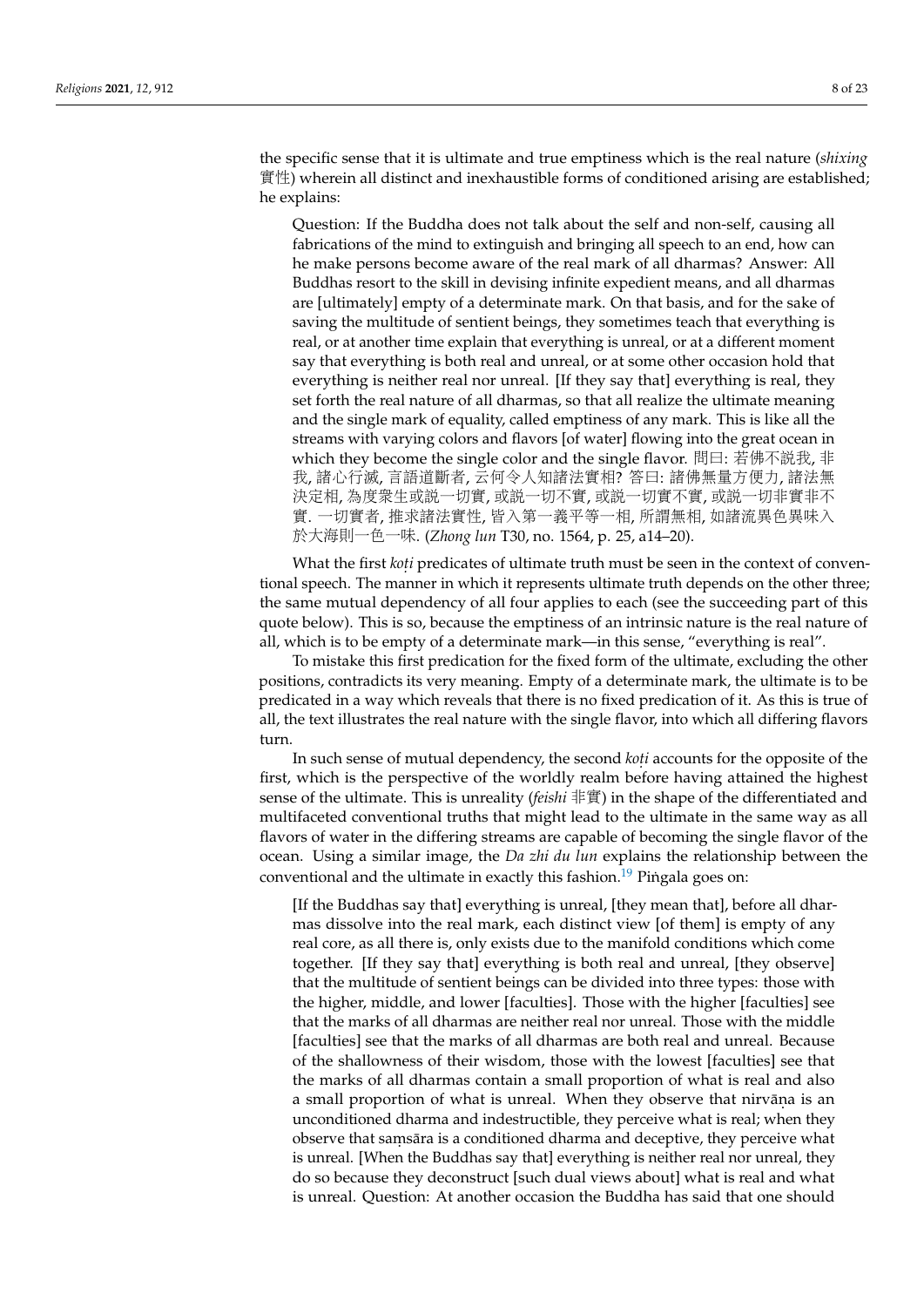distance oneself from [the view of] neither being nor non-being, why is it now said that what the Buddha has taught is neither being nor non-being [neither real nor unreal]? Answer: It was a different context when [the Buddha taught] the deconstruction of all the four types of clinging, [the apophatic *catuskoti*], but now in [Nāgārjuna's exposition of] the four alternatives, [the cataphatic *catuskoti*], there is no entanglement in deceptive speech and thought. Once he heard the Buddha's teaching, he attained the path of awakening, therefore he said "neither real nor unreal". <sup>一</sup>切不實者, <sup>諸</sup>法未入實相時, 各各分別觀皆無有實, 但眾緣合<sup>故</sup> 有. <sup>一</sup>切實不實者, <sup>眾</sup>生有三品, 有上, <sup>中</sup>, <sup>下</sup>. <sup>上</sup>者觀諸法相非實非不實. <sup>中</sup>者觀<sup>諸</sup> <sup>法</sup>相一切實一切不實. <sup>下</sup>者智力淺故, 觀諸法相少實少不實; 觀涅槃無為法不壞<sup>故</sup> <sup>實</sup>; 觀生死有為法虛偽故不實. <sup>非</sup>實非不實者, <sup>為</sup>破實不實故, <sup>說</sup>非實非不實. <sup>問</sup>曰: 佛於餘處, <sup>說</sup>離非有非無; 此中何以言非有非無是佛所說? <sup>答</sup>曰: <sup>餘</sup>處為破四種<sup>貪</sup> <sup>著</sup>故說, 而此中於四句無戲論. 聞佛說則得道, <sup>是</sup>故言非實非不實. (*Zhong lun* T30, no. 1564, p. 25, a20–b2).

The passage as a whole illustrates that clinging to either of the four, while dismissing any of the other three, is what would lead practitioners of Buddhist doctrine astray. Therefore, Pingala explains that the Buddha, at another occasion, applied the apophatic ˙ *catuskoti,* denying also the fourth position, and yet what the Buddhameant is the same that Nāgārjuna presents in his cataphatic exposition. If the third *koṭi w*ere misunderstood so that the other positions were not taken in account, it would misrepresent the two truths as duality, contravening the meaning of true emptiness. However, integrated into the entire *catuskoti,* the third might correctly point at the necessity to differentiate between two truths, that is, between saṃ $\bar{\rm a}$ ra and nirvāṇa.

Furthermore, Pingala clarifies that, in order to undermine any mistaken sense of duality, the fourth only fulfills the purpose to deconstruct the third. Although opposed to the third, the fourth is not meant to completely separate from the preceding three. If this view arises in the practitioners' minds, they are advised to distance themselves from the fourth. What helps in this case is the "the deconstruction of all four types of clinging"—Nāgārjuna's apophatic application of the *catuskoṭi*.

Overall, Pingala's commentary shows that the apophatic and cataphatic versions of ˙ the *catuskoti* are not in contradiction with one another; the two represent the same. Yet, their relationship is paradoxical: although the *catuskoti* may heuristically function as a means of doctrinal analysis, it simultaneously bears the risk of becoming the source of entanglement in deceptive speech and thought. It undeniably is a medicine, but one whose toxic potential must not be ignored; to reveal its ineradicably harmful potential is to bring about its therapeutic effect.

<span id="page-8-0"></span>In the Chinese Boredeng lun shi (\*Prajñāpradīpa) translated by Prabhākaramitra (565–633), Bhāviveka appears to choose the opposite approach: the first position in the same *catuskoți* seems to represent a view reminding us of Sarvāstivāda: the eighteen *dhātus (shiba jie*  $+$ 八界) are the irreducible elements which constitute all compound phenomena that arise in the realm of samsara.<sup>[20](#page-20-4)</sup> In contrast to those unreal phenomena, these elements are considered as real. However, for the Mādhyamikas, such a concept of saṃsāra is incomplete, as it lacks a thorough understanding of emptiness. Thus, it does not reach beyond the realm of conventional truth; "everything is real" (*yiqie shi* 一切實) in the first *koṭi* implies confinement to the domain of the conventional truth, in contrast to what the *Zhong lun* represents as Pingala's view of the ultimate truth.

Developing a deeper understanding, the second *koti* points at emptiness, revealing unreality (*feishi* 非實) in all conditioned arising. This also applies to the eighteen elements. Emptiness is ultimately true in the sense that all arising is unreal. Unreality is seen from the higher vantage point of ultimate truth. Although Pingala and Bhaviveka interpret the first and the second *koti* in a reverse manner, they agree that the two positions represent the two truths as opposites. Bhaviveka's interpretation seems to introduce a view of progression: ¯ first, the lower conventional and, second, the higher ultimate. The third *koti* reveals that the two truths are correlatively dependent. This is referred to as "both real and unreal".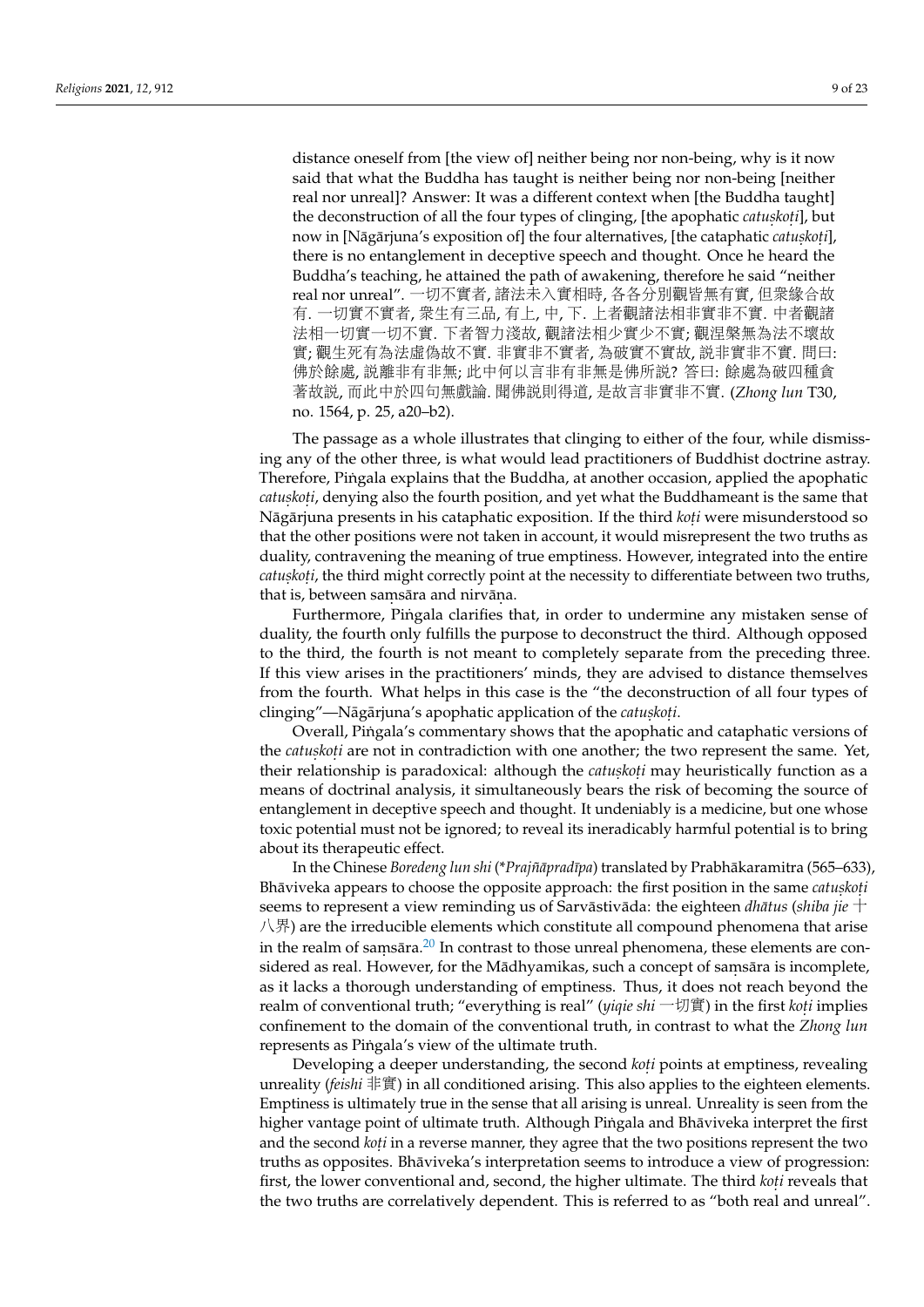<span id="page-9-1"></span>The last step is the fourth *koti*, adumbrating full awakening as a state of mind devoid of clinging and conceptual distinction; this is called "neither real nor unreal".<sup>[21](#page-20-5)</sup>

Overall, Bhāviveka's interpretation of the *catuskoți* seems to disclose to practitioners the ascending and graded levels of the Buddha's teaching. He proceeds with this project by gradually deconstructing the stratified forms of clinging in their conceptual attitudes until full awareness of all fabrications in thought and speech is accomplished. Perhaps, it is the distinction between Mahayāna and Hīnayāna which has inspired his view: the first *koți* may represent Sarvāstivāda as the lower understanding of Hīnayāna, while the succeeding levels describe the ascension to the higher stages of Mahāyāna until awakening is completed, which culminates in transcending all (deceptive) distinctions. Candrakīrti seems also to stress a similar reading of doctrinal gradation, yet without mentioning the two truths [\(Ruegg](#page-22-5) [1977,](#page-22-5) p. 23; [Westerhoff](#page-22-7) [2005,](#page-22-7) p. 34).

The Sanskrit version of Bhāviveka's *Prajñāpradīpa* is not extant; only the Chinese and Tibetan translations have been transmitted. Jizang and Zhiyi were not aware of Bhāviveka's thought, and later Tiantai tradition did not pay attention to the translations from the Tang dynasty. By contrast, Pingala's commentary exerted significant influence on both Zhiyi and ˙ Jizang, although the two Chinese interpreters critically remarked that his annotations are one-sided. Interestingly enough, Bhaviveka's outline of the gradated structure of Buddhist ¯ doctrine yet demonstrates a remarkable degree of conceptual affinity with the Chinese patterns of doxography. Besides Bhāviveka's taxonomic approach to the *catuskoți*, his discussion also offers another reading from a soteriological point view, similar to Pingala's commentary, which shows that, for him, the concept of *catuskoti* must be treated with a sense of ambiguity (*Boredeng lun shi* T30, no. 1566, p. 108, a4–b2).

## <span id="page-9-0"></span> $4$ . Chinese Sanlun and Tiantai Interpretations of Nāgārjuna's Catuṣkoṭi

In the Chinese transmission of Indian sutra and  $\delta$  astra literature, this third instance of the *catuskoți* appears not only in Kumārajīva's translation of Nāgārjuna's *Kārikā,* the *Zhong lun*, and the *Boredeng lun shi*, but also in the the *Da zhi du lun* (not existent in Sanskrit or Tibetan), which expands on it in tandem with the two truths and another associated concept, called the "four *siddhantas ¯* " (*si xitan* 四悉亶) (T25, no. 1509, p. 61, b6–18).

The Sanskrit term "siddhānta" means established doctrine, and the Chinese created a transliteration for this. The four *siddhantas* are an extension of the two truths. In terms of doctrinal debate, "four *siddhantas ¯* " only played a significant role in Tiantai tradition. The last of the four accounts for the supreme or ultimate meaning (*diyi yi* 第一義) which instantiates "*shixiang* <sup>實</sup>相", rendered as real mark, that is, the nature of reality. One of the Sanskrit terms for which ancient translators construed those Chinese expressions was "*dharmata¯*"—literally: dharma nature (nature of all things). Chinese Buddhist texts used for dharma nature also the literal translation "*faxing* 法性".

In Tiantai and Sanlun, "*shixiang*", "*faxing*", and "*diyi yi*" were often treated as synonyms. According to the Chinese transmission and interpretation of Prajñā pāramitā and Madhyamaka, the nature of reality equals the mind's liberation from its self-induced deceptions, as the undistorted mind sees all things that it encounters in the way they actually are. This also includes its own nature which many Tiantai masters interpreted as the nature of reality (real mark, dharma nature, ultimate meaning)—if what is seen by the unobstructed mind is identical to what things truly and really are, "true and real" (*zhenshi* 真實) can be predicated on both what is seen and what is seeing, that is, such differentiation must dissolve in the real mark. This is ultimate meaning.

Like other Prajñā pāramitā and Madhyamaka texts, the Da zhi du lun stresses that ultimate meaning or real mark (*shixiang*) evades linguistic representation. However, mentioning the two truths in association with the *catuskoti*, the text seems not to imply that ultimate meaning or real mark must completely separate from speech and thought. Instead, the proper way of approaching it is to neither separate from all four, nor to cling to any apart from the others. To consider all four together is to enter the state of mind which realizes that all the objects it clings to or separates from are its own fabrications—the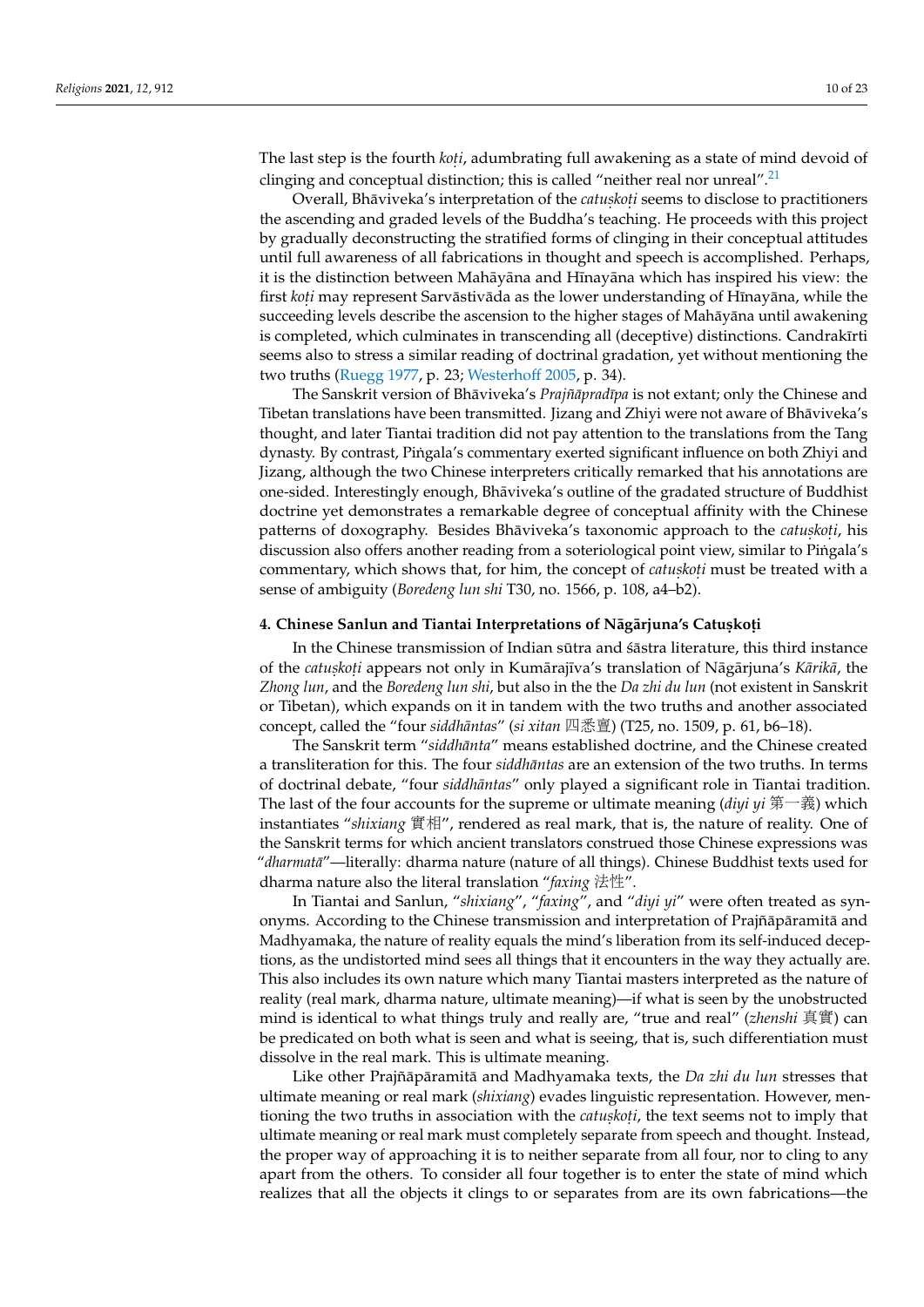liberated mind sees that separating entails clinging! In this paradoxical sense, ultimate meaning or real mark instantiated by the liberation of the mind from deception does not separate from speech and thought, although there must be no clinging to a fixed form of linguistic expression; (*Da zhi du lun* T 25, no. 1509, p. 61, b6–18).

Jizang's Sanlun works and Zhiyi's Tiantai texts quote this *catuskoți* and comment on it several times, using the version from the *Da zhi du lun*, which they regard as identical to that of the *Zhong lun* (*Karik ¯ a¯*). In his commentary on the *Karik ¯ a¯*, the aforementioned *Zhongguan lun shu*, Jizang observes ontological indeterminacy when examining the question of what the nature of reality (*shixiang*—real mark) means. In his discussion, he employs a binary which frequently occurs in Chinese exegesis of sūtra and  $\delta$  astra. This binary, most probably resulting from a fusion of indigenous thought and Buddhist concepts, started to appear in the sixth century and, in the present context, might best be translated as "cohesive body and functions" (*tiyong* 體用).<sup>[22](#page-20-6)</sup> According to Jizang, the Chinese term "real mark" ("shixiang" probably used for the Sanskrit "dharmata") must be understood through these two aspects, that is, the ultimate meaning of Buddhadharma, the sense of liberated mind, becomes accessible to practitioners by perceiving the cohesive body in the functioning of all the four alternatives. He explains:

<span id="page-10-0"></span>These four gates [*catuṣkoṭi*] are the expedient means [*kauśala-upāya*] bound for the real mark [*dharmatā*]. To let one's mind, [in an unimpeded manner], wander through all four gates is to enter the real mark [*dharmata¯*]. Hence, the four gates display the functions [of the real mark], and what is not divided into four [within all four] is the cohesive body [of the real mark]. 此之四門, 皆是實相方便. <sup>遊</sup>心<sup>四</sup> <sup>門</sup>便入實相. <sup>故</sup>以四門為用, <sup>不</sup>四為體; (*Zhongguan lun shu* T42, no. 1824, p. 124, a12–23).

Awareness of ontological indeterminacy involves the previously mentioned paradox of distinguishing two truths (non-duality qua/yet differentiation); "cohesive body and functions" is analogous to "ultimate truth and conventional truth". In a preceding passage, Jizang explains that the *catuskoti* (four gates, *simen*) accounts for the conceivable, explicable, and visible "functions of the real mark" (*shixiang yong* <sup>實</sup>相用) (*Zhongguan lun shu* T42, no. 1824, p. 124, a14–20). The Chinese term "*busi* 不四," literally "not-four" and here translated as "what is not divided into four [within all four]," describes the indivisible which is the "cohesive body of the real mark" (*shixiang ti* <sup>實</sup>相體). Neither of the four can be understood as an independent ontological predication of what reality ultimately is, yet each of the four must be seen in its specific heuristic value and significance.

The cohesive body of the real mark, understood as an indivisible whole, is invisible or hidden in the sense that meaning conveyed by awakened speech evades any fixed or determinate form of predication. If the *catuskoti* is to be seen as a linguistic symbol for an exhaustive set of alternative predications of reality, the indivisible and invisible body of the real mark—cohesion of the ultimate meaning of awakened speech—is not confined to just one apart from the other three predicative forms, nor is it what goes beyond or separates from all four. Cohesion is what sustains the four distinct alternatives of predication, each of which is the visible form of the body's functioning.

This is analogous to the emptiness that constitutes all differing phenomena which are incessantly changing instances of conditioned arising, each of which points back at the very nature of all, emptiness of an intrinsic nature; or it is like ultimate truth that constitutes all conventional truths; each is capable of guiding the practitioner back to the very source it descends from. The two aspects of the *catuskoti*, that is, the hidden cohesion of ultimate meaning and its differing functions of predication, imply a sense of circularity which, as will be shown below, accounts for the hermeneutical circle that the mind must enter to accomplish liberation from its own deceptions.

Again, the hidden cohesion of the ultimate meaning can be apprehended in each of the four distinct forms (the visible)—like emptiness in conditioned arising. This can be illustrated on the basis of the previous explanation that the four alternatives in the *catuskoti* are interdependent or correlative opposites: the first asserts what the second denies and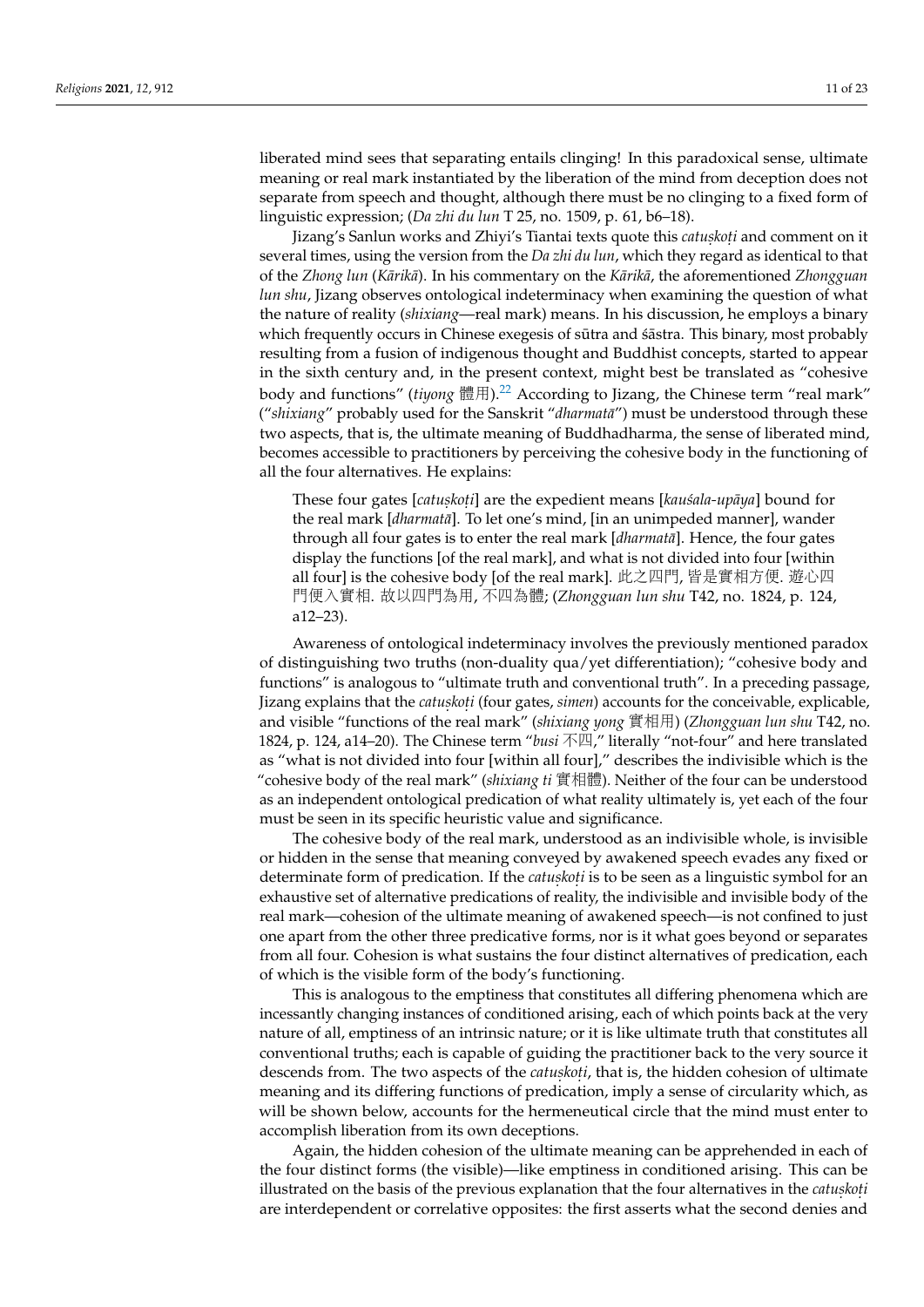vice versa, which brings about the third, embracing the entire opposition of the two; the opposite of this is the fourth excluding the first and second; like the first and the second, the third and the fourth are interdependent opposites. As each of the four entails all four, we could say that the invisible and indivisible which constitutes all—the hidden cohesion of all four—is equally embodied by each of the distinct four.

The interlinked relationships make up the "cohesive body of the real mark" (*shixiang ti*) which is not really divisible into four (*busi*), although its functions can and must be classified into four distinct forms. The "real mark" has both a hidden (indistinct) and a visible (distinct) side, inseparably bound up with one another. Its cohesive body cannot be represented by any of its distinct functions alone, and yet the cohesion of "not-four" (*busi*), the indivisibility of the real mark, or the ultimate meaning is wherein all four functions emerge as mutually distinct and visible forms.

The practitioners' awareness of the differentiation and non-duality of the distinct and indistinct sides of the real mark—the "four functions" and the indivisible "not-four" features the understanding of the ultimate meaning, which can be described in terms of the hermeneutical circle. Distinguishing the two (the distinct and the indivisible) entails realizing non-duality; the same applies in reverse: seeing their non-duality requires differentiating the two. According to Jizang's exposition, entering the hermeneutical circle in such examination of the *catuskoti* triggers the understanding of ultimate meaning, which requires awareness of the paradox that the mind's intent of separating from its own fabrications entails its clinging to them. This is so, because what is unreal cannot be appropriated, nor can it be dismissed, and yet its existential relevance cannot be denied either. Such awareness culminates in seeing that the ultimate meaning instantiating the nature of reality (real mark or liberation from deception) evades ontological determination.

In his treatise on the *Lotus Sutra* (*Fahua xuanlun* 法華玄論), Jizang explains ontological indeterminacy through the term "indeterminate mark" (*wuding xiang* <sup>無</sup>定相), which is just another term for real mark (*shixiang* <sup>實</sup>相) and, in this discussion, is directly linked to the *catuskoti*. According to that treatise, the indeterminate mark or real mark is dynamic, non-excluding, and infinite (*wuliang* 無量), alternately taking shape in any of the four alternatives. Jizang explains:

Hence, one should know that the [Buddha-]dharma has no determinate mark; it is just due to [the act of] awakened understanding that there is such following [of any of the four]. . . . The one fully aware of this realizes in respect of all four cases that they are [the ultimate meaning of] the Buddhadharma, whereas the one unaware of this, in all four cases, falls prey to the dharma of deception. . . . The one, who accomplishes wisdom in terms of *prajña* and *upaya*, while studying this *catuskoti,* is not likely to fall prey to any of the four [false] views [by clinging to them]. <sup>故</sup>知: <sup>法</sup>無定相, <sup>唯</sup>悟是從. . . . <sup>了</sup>者, <sup>於</sup>四句皆是佛法. 不了者, <sup>四</sup>句皆<sup>是</sup> <sup>魔</sup>法. . . . 得般若, <sup>方</sup>便, <sup>學</sup>此四句, <sup>不</sup>墮四見. (*Fahua xuanlun* T34, no. 1720, p. 381, a22–b14).

Jizang clearly stresses the ambiguous potential of the *catuskoti,* as adopting such a method of classifying conceptual forms either manifests the ultimate meaning, or may generate confusion. Most importantly, there is no fifth or even sixth *koti* (edge) that goes beyond all four or is within all four, and yet the way in which all four predicate the indeterminate mark—the real mark or ultimate meaning—is to not assert any of the four, nor to deny any of them—not asserting amounts to not denying and vice versa.

Again, to observe this paradox is to see that the ultimate meaning instantiating the nature of reality (real mark) evades ontological determination. Even the view that contradiction is the definite form that truly predicates ultimate reality contradicts Jizang's sense of ontological indeterminacy. Such interpretation entails entanglement in deceptive distinction, clinging to one of the four—the third *kot. i*. The paradox which Jizang reveals is not a contradiction expressing ontological significance. Metaphysics of dialetheism should not be superimposed on Jizang's practice of observing paradoxes in his soteriological approach to exegesis.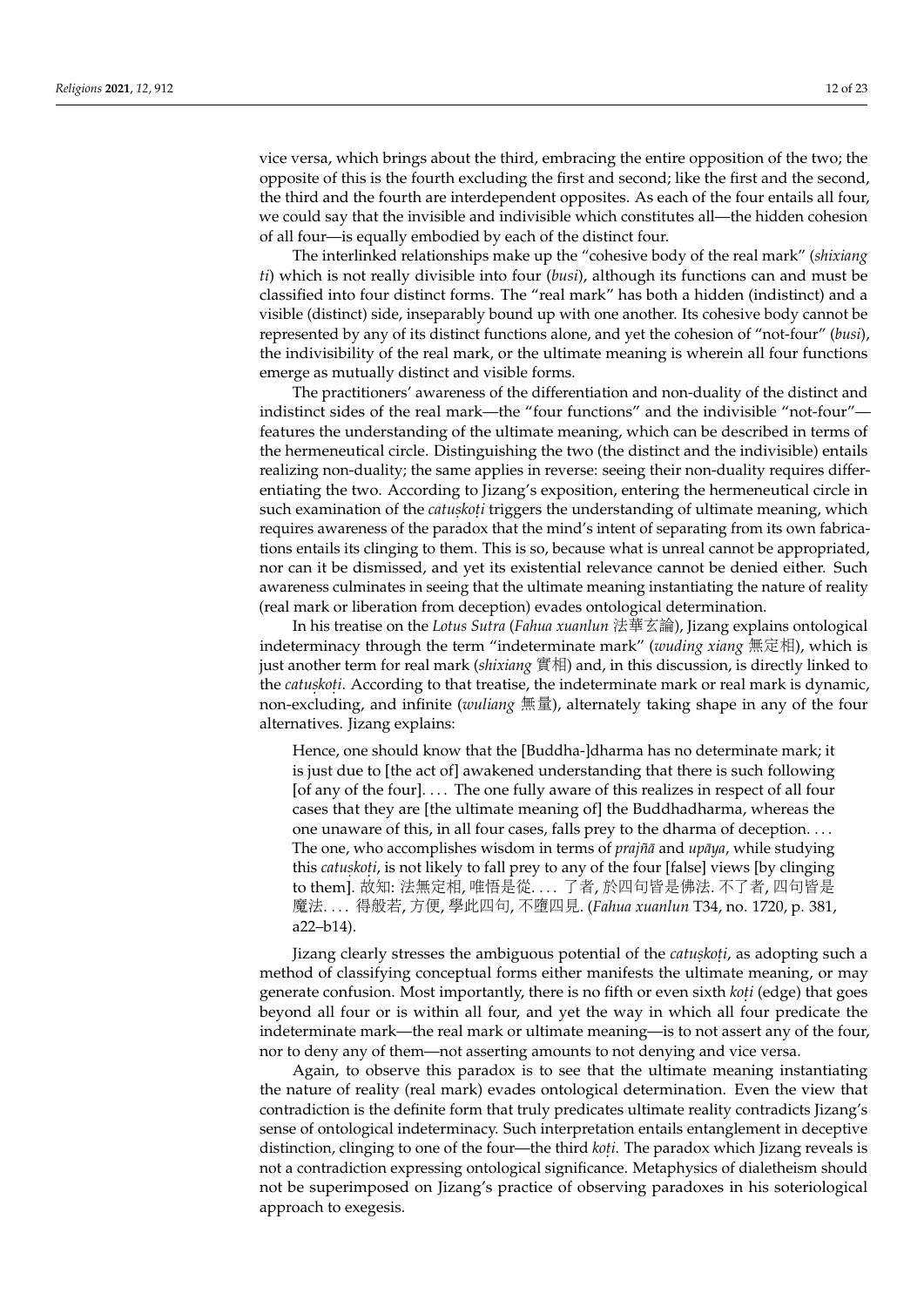Zhiyi's Tiantai view of Nāgārjuna's positive version of the *catuskoṭi* is very similar to the Sanlun interpretation. The Tiantai master also emphasizes that the *catuskoti* represents the last of the four *siddhāntas*, and, similarly, the discussion must take two aspects into account. In his treatise on the *Lotus Sutra* (*Miaofa lianhua jing xuanyi* 妙法蓮華經玄義) and his commentary on the *Vimalakīrti-nirde´sa-sūtra (Weimo jing xuanshu* 維摩經玄疏), Zhiyi quotes the *catuskoti* from the *Da zhi du lun* and expounds the ultimate meaning (*diyi yi*) or *dharmata¯* in reference to (1) the explainable (*keshuo* 可說) and (2) the unexplainable or ineffable (*bukeshuo* <sup>不</sup>可說; T33, no. 1716, p. 687, a12–22; T38, no. 1777, p. 520, c15–28).

For him, the four alternatives in the *catuskoti* represent the explainable side (*keshuo*) of the ultimate meaning (*diyi yi*), which comes close to Jizang's "functions of the real mark" (*yong* 用), while the ineffable or unexplainable resembles Jizang's "cohesive body of the real mark" (*ti* 體). Zhiyi further states that those who do not see non-duality in such distinction between the explainable and unexplainable fall prey to their clinging to either one of the four, generating nothing but "*prapañca*" (*xilun*)—entanglement in deceptive speech, while the awakened who integrates the four sees one in four and four in one, without taking either one, or four, or both, or neither as the ultimate meaning. The awakened practitioner understands the "real mark of all dharmas" (*zhufa shixiang* <sup>諸</sup>法實相), by observing non-duality while differentiating the explainable and ineffable sides.

Where Jizang's and Zhiyi's interpretations converge is the point that all the alternatives in the *catuskoți* are interdependent links apart from which the ultimate meaning cannot be realized—there is no fifth, sixth, or any further point; also, any of the four separated from the other three would contradict that meaning. According to both Zhiyi and Jizang, the *catuskoti* is the conceptual blueprint for doctrinal classification. However, unlike Jizang, Zhiyi seems to relate this specific *catuskoti* only to the second level of his fourfold classification of doctrines (*huafa sijia* 化法四教). In order to understand the difference between Jizang's and Zhiyi's interpretation, the aspect of doxography (doctrinal classification) must be discussed.

## <span id="page-12-0"></span>**5. The Catus.kot . i as a Conceptual Blueprint for Tiantai's Doxography**

In the *Mohe zhiguan*, Zhiyi's Tiantai teaching explicitly hints at the ambiguous potential of the *catuskoti*, distinguishing opposite methods of its application: (1) the *catuskoti* as a proper linguistic means which can convey the ultimate meaning realized by the awakened or liberated mind, or (2) the same linguistic forms in deceptive speech arising from the non-awakened state of mind (T46, no. 1911, p. 68, a29–b57).

According to Tiantai, the first type embraces the perceived form of proper doctrinal discourse in sūtra and sāstra, and, as a consequence of this perception, Zhiyi and his eminent disciple, Guanding 灌頂 (561–632), constantly resort to the *catuskoti* as an analytical technique of examining all the exegetical issues which they discuss in their own works. In this regard*,* the *catuskoti* is dealt with in a twofold way: (1) it is an instrument of conceptual analysis by means of which Tiantai construes and interprets doctrinal contents of Indian Buddhist texts; (2) it is itself an object or topic of examination.

In the *Mohe zhiguan,* Zhiyi first analyzes the *catuskoți* as it figures in deceptive speech and then expounds how it functions in proper doctrinal discourse; the two steps are connected with one another: he first uncovers the paradox that the intent of separating from the four alternatives entails the reverse—the mind's clinging to them (see Section [6\)](#page-14-0). He further holds that revealing this paradox is the prerequisite for disclosing to the deluded practitioners the salutary side of the *catuskoṭi,* namely, its application as a means of conceptual analysis in doctrinal discourse and exegetical discussion. This culminates in establishing Tiantai doxography modeled after the four alternatives. Its taxonomy consists of four levels, classifying and assorting the perceived variety of doctrinal content in sutra ¯ and śāstra:

(1) The first level, called "Tripitaka teaching" (*sanzang jiao* 三藏教), holds the position of being (*you* <sup>有</sup>) equivalent to the first *kot. i* "everything is real" (*yiqie shi*), and represents Hīnayāna as it appears to Tiantai in the shape of Sarvāstivāda in the *Agama-sūtras* and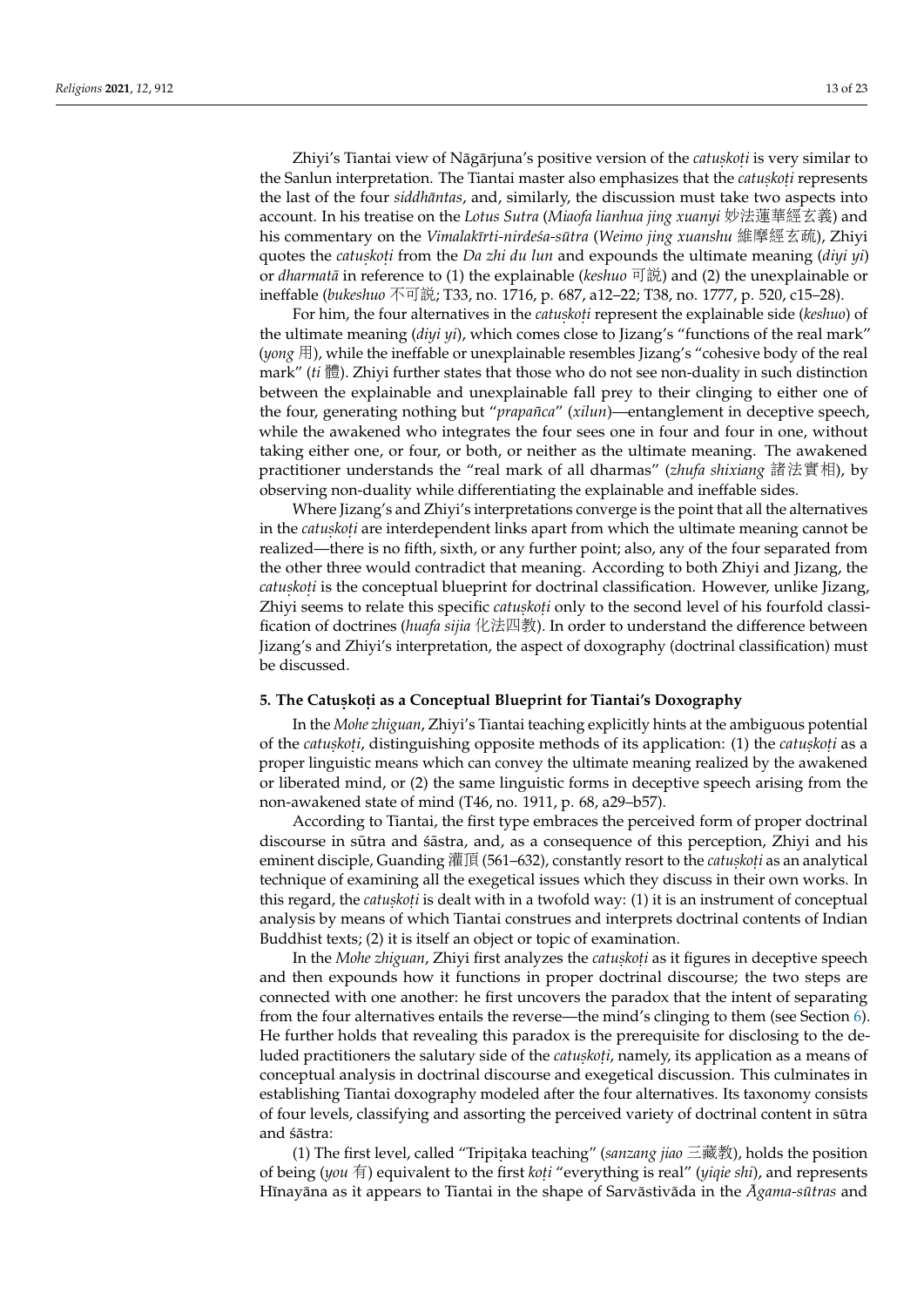*Abhidharma-śāstras*. Although this view comes very close to Bhāviveka's interpretation of the first *koṭi,* Tiantai stresses that such a form of Hīnayāna does not develop any point of intersection with Mahāyāna.

(2) The second level, called "common teaching" (*tongjiao* 通教), represents the reverse position of non-being (wu 無), equivalent to the second *koti* "everything is unreal" (*yiqie feishi*), and reveals what Hīnayāna and Mahāyāna share in common; this encompasses some of the doctrinal contents expounded by the *Prajñāpāramitā*- and *Vaipulya-sūtras* and also indicates similarities with Bhāviveka's view of the second *koti*.

(3) The third level, called "distinct teaching" (*biejiao* 別教), is the position of both being and non-being *(feiyou feiwu* 亦有亦無), equivalent to the third *koti* of "both real and unreal"<br>(*ui shi ui feishi*), "Distinct togebing" dosignates the sublime sense of Mahāyāna, excluding (yi shi yi feishi). "Distinct teaching" designates the sublime sense of Mahāyāna, excluding Hīnayāna; Tiantai perceives this in the Yogācāra texts and even more obviously in the Tathāgatagarbha texts, as the latter tend to stress the wisdom of both emptiness ( $sūnya$ ) and non-emptiness (*a´sunya ¯* , *bukong* 不空).

(4) The fourth level, called "round/perfect teaching" (*biejiao* 圓教), takes the stance of neither being nor non-being (*feiyou feiwu* 非有非無), equivalent to the fourth *koti* of "neither<br>real nor unreal" (*ui shi ui feishi*). The round (perfect teaching embodies circularity as it is real nor unreal" (*yi shi yi feishi*). The round/perfect teaching embodies circularity, as it is both the source and the goal of the preceding levels. With varying degrees of explicitness, it appears in all Mahāyāna sūtras, but it is said to be most distinctively manifested by the "one [Buddha-]vehicle" (*ekayana ¯* , *yisheng* 一乘) in the *Lotus Sutra*.

Moreover, "round/perfect" (*yuan* 圓) also indicates the sense of suspending differences, leveling out opposite forms of one-sidedness, and undermining the duality between, or exclusivity of, views, conceptual positions, and mental attitudes; therefore, it also epitomizes the meaning of the middle way (*madhyamaka*, *zhongdao* 中道), often defined as "neither separating nor adhering" (*buli buji* <sup>不</sup>離不即). This is to say, the round/perfect level of "neither being nor non-being"—the middle way—does not exclude any of the other three positions; it does not go beyond the preceding three. The round/perfect encloses all of them and is capable of manifesting the sense of "neither being nor non-being" through these differing forms of "being", "non-being", and "both being and non-being". In this fashion, Tiantai tries to show that it neither separates from nor clings to anything, realizing the sense of liberation. Moreover, this view of the *catuskoti* implies a reinterpretation of Madhyamaka's two truths.

Apocryphal sutras, composed in China during the fifth century, started to talk about a ¯ third truth, that is, the "highest meaning of truth in/as the middle path" (*zhongdao diyi di* 中道第一義諦). Tiantai and Sanlun adopted this notion and construed the concept of the "threefold truth" (*sandi* 三諦). According to Tiantai's round/perfect teaching, this means that separation of the middle from the conventional and the ultimate undermines the very meaning of those two. At the fourth level of doctrine, conventional truth and ultimate truth, respectively, instantiate the highest meaning of truth in the middle path, and each equally displays the ultimate meaning of the Buddhadharma. Each of the three truths embodies all three. To understand this is to simultaneously see one in three and three in one, yet it does not imply the reality of one and that of three.<sup>[23](#page-20-7)</sup> Such an ambiguous and paradoxical structure of the threefold truth is called "inconceivable" (*busiyi*).

<span id="page-13-0"></span>Again, the highest level of doctrine presenting the inconceivable sense of threefold truth is the round/perfect teaching (*yuanjiao*). For heuristic reasons, it engenders its own reverse—the lower three levels which can lead the non-awakened practitioners back to the highest. However, in contrast to the inconceivable round/perfect teaching, the lower three of all four levels in Tiantai doxography conceptualize the ultimate meaning of Buddhist doctrine, generating instructive yet incomplete notions of it. In this way, those lower teachings no longer maintain mutual integration of the three aspects that constitute truth in such cohesion. Only the manner in which the round/perfect teaching exhibits the middle path as the all-embracing Buddha nature (nature of awakening, *foxing*佛性) in both conventional truth and ultimate truth features the complete sense of the threefold truth—the Tiantai sense of inconceivable.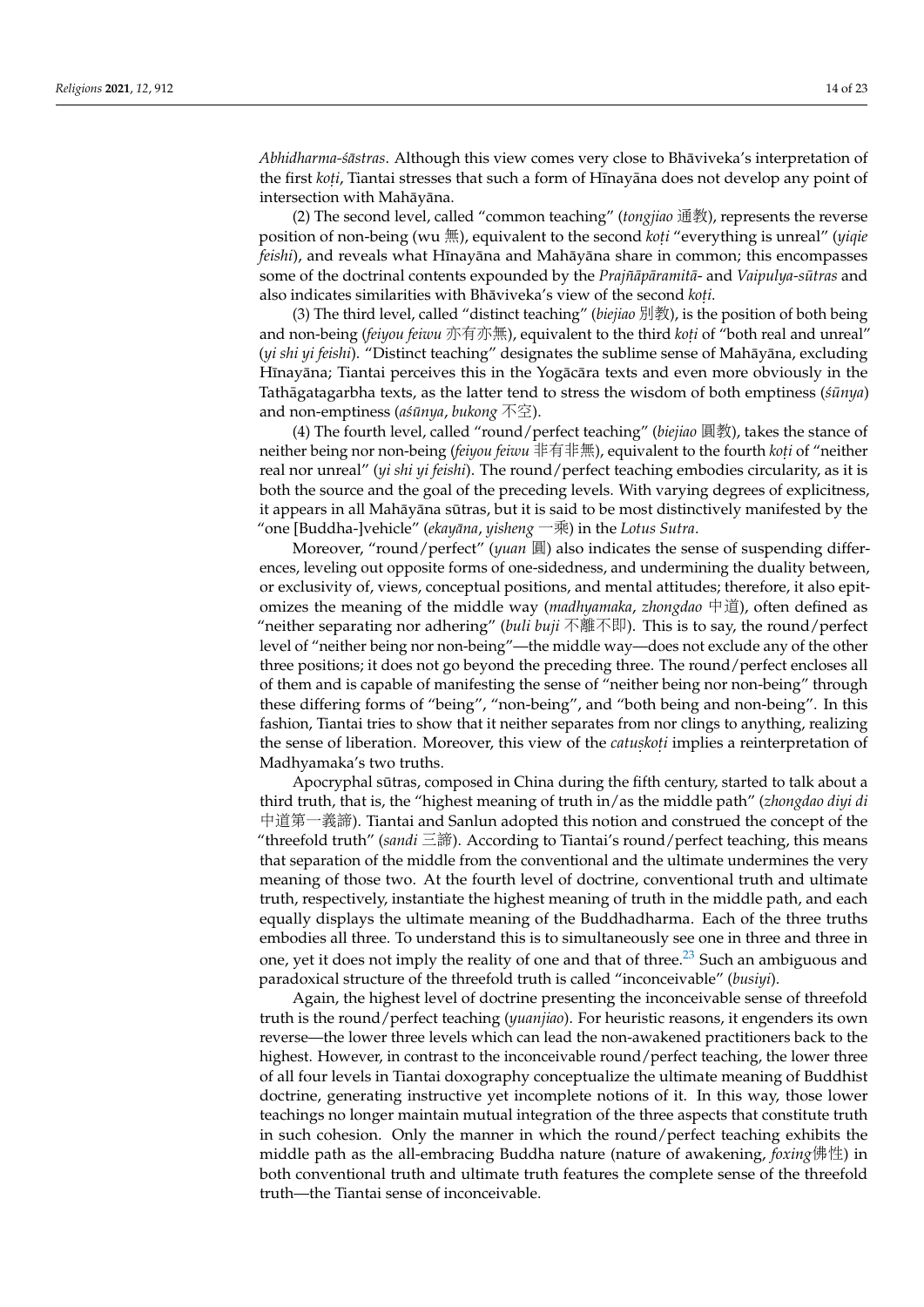Although Tiantai master Zhiyi construes his taxonomy of Buddhist doctrine on the methodological basis of the *catuskoti*, at this point, he reverses the course of discussion: the *catuskoti* turns into an object of examination and therefore must be reinterpreted from the viewpoint of all four doctrinal levels (*Mohe zhiguan* T46, no. 1911, p. 73, b25–p. 75, b27). The *catuskoti* realized in its inconceivable sense due to the round/perfect teaching does not equal those meanings which itembodies when it is seen from the vantage points of each of the three conceptualizing levels. The same applies to all doctrines transmitted in the Indian Buddhist texts—according to Tiantai. All notions mentioned in sūtra and  $\pm$ astra—such as the two truths, conditioned arising etc—must be examined from the vantage point of this fourfold classification, called the "four teachings of the transforming dharma" (*huafa sijiao*).

Hence, each of the four levels of teaching looks at the same linguistic form of the *catuskoti* in a different way. Depending on the doctrinal level of discussion, each of the four ("being", "non-being", "both being and non-being ", "neither being nor non-being") changes its meaning four times. Despite such content-related amplification of each of the four expressions, the inner relations between all 16 modifications together are evident. Hence, assorted in this pattern of interdependence and mutual constitution, all of them are unified as a systematic whole. In this fashion, they are believed to systematically evince the hidden and inner coherence of the doctrinal diversity in sūtra and sastra. Zhiyi quotes extensively from all Indian Buddhist texts, to find canonical evidence for each of the 16 views which he considers as that whichsystematically summarizes, epitomizes, and encompasses the entire content of doctrinal discourse in the transmitted canon of sūtra and sastra. Aside from that hermeneutical purpose, the intended soteriological effect of this classification and expansion is that the ascension of a certain doctrinal topic from the lower conceptualizing levels to the highest inconceivable, that is, the integration of its conceptualization into the inconceivable sense, becomes intelligible to practitioners.

Zhiyi's treatment of the *catuskoti* pursues the hermeneutical goal of highlighting the inner unity of the numerous and various doctrines in the translated texts from India. This coincides with his soteriological intent of showing that the various textual representations of the Buddhadharma are congruent with the ultimate meaning of liberation. In this way, he demonstrates that the hidden sense of coherence—for him the highest meaning of awakening—ultimately is independent from linguistic signification, and yet does not really separate from speech and concept. For him, the textual corpus of the Buddhist canon embodies precisely this. Again, Tiantai's doxographical appropriation of the *catuskoti* mirrors how the hermeneutical project concurs with the soteriological intent: to deconstruct the perceived duality of doctrinal conceptualization and inconceivable liberation is to integrate the ineffable—the ultimate meaning—with discourse in sūtra and sastra. Nāgārjuna's *catus. kot. i* is a major factor in this project.

# <span id="page-14-0"></span>**6. The Catus.kot . i as a Symbol for Deception**

However, how does the same *catuskoti* figure as a deceptive form of speech characterizing the deluded or non-awakened mind? To make the deceptive effects of the *catuskoti* transparent, Zhiyi develops the Tiantai practice of contemplating the mind (*guanxin* 觀心) a practice of introspection that detects all the blindspots which the non-awakened mind itself creates and falls prey to. The contemplating mind comes to see that certain types of distinctions are the source of mistaking the referents of our speech for independently existing entities. Tiantai commences with contemplating emptiness (*kongguan* <sup>空</sup>觀) which first deconstructs the assumption of an intrinsic nature immanent to things and then unveils the paradox that the intent of separating from the distinct forms of the *catuskoti* entails the reverse—the mind's clinging to deceptive distinctions.

This contemplation is designed for the common or non-awakened persons (*fanfu* <sup>凡</sup>夫) who not only fail to liberate their minds from deceptive construction, but also increase the same. Taking each of the four alternatives as a logically independent or exclusive predication, they end up construing even a *catuskoti* of the *catuskoti*. Zhiyi classifies such unrestrained proliferation of non-awakened speech (*prapañca*, *xilu*) into [1] the simple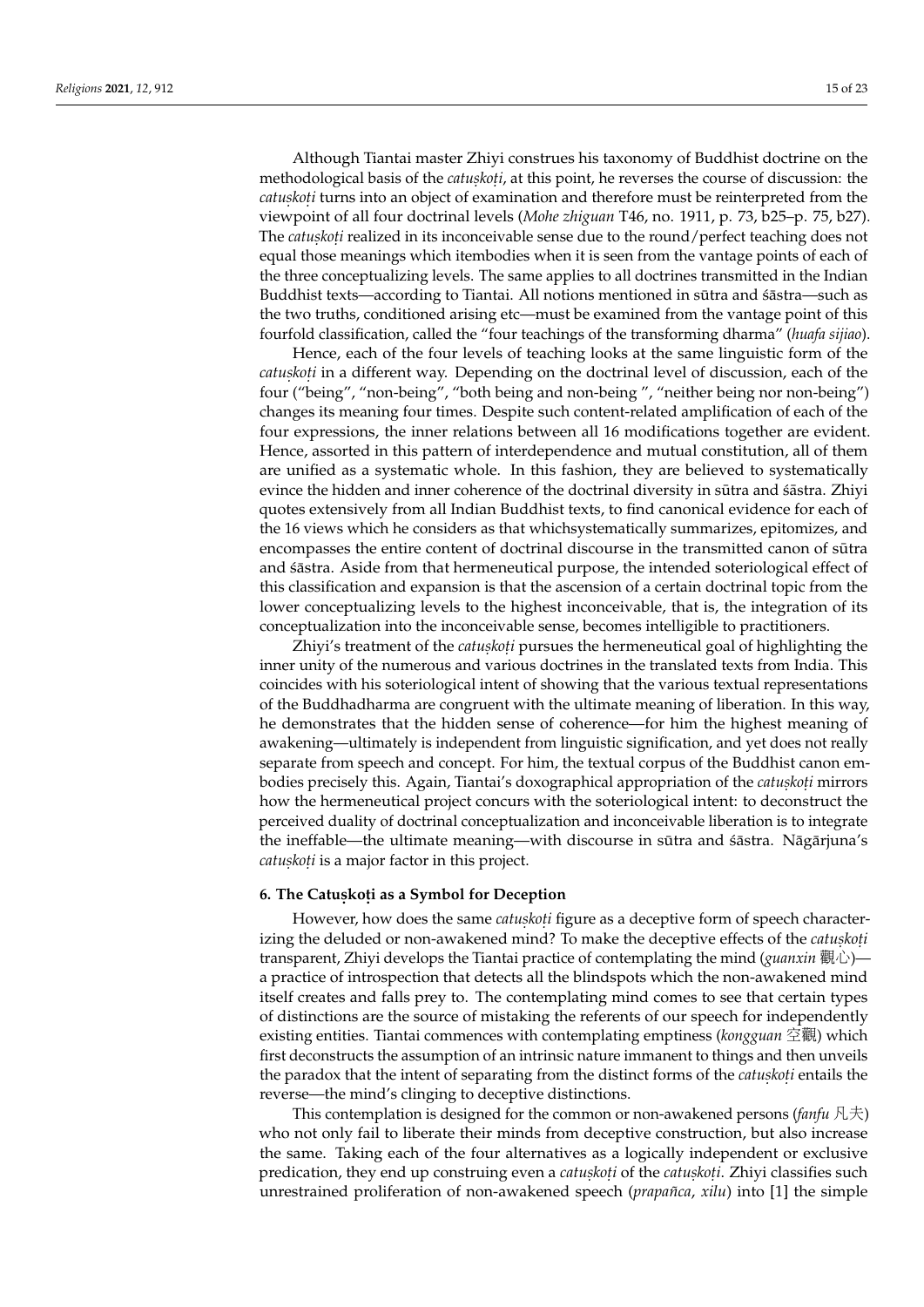*catuskoti (dan siju* 單四句) which construes ontological views about being, non-being, both,<br>poitbor. [2] the double *catuskoti (fu siju 複*回句). [3] the multifarious *catuskoti (juzu siju* 目足 neither, [2] the double *catuskoti (fu siju* 複四句), [3] the multifarious *catuskoti (juzu siju* 具足 <sup>四</sup>句), and [4] the dissolution of speech (*jueyan* <sup>絕</sup>言), also called absence of speech (*wuyan* 無言) (*Mohe zhiguan* T46, no. 1911, p. 62, b8–10). This fourth position represents the mind's intent of realizing complete silence, separatefrom the preceding three types of the *catuskoti*. Compared to the simple *catuskoti*, the two types of the double and multifarious *catuskoti* increase the complexity of each of the four alternatives.

The double *catuskoti* (*fu siju*) might emerge, when the four alternatives of the simple *catuskoti* are rejected without realizing the sense of ontological indeterminacy. More complex forms of metaphysical confusion arise from this, embracing the following four alternatives: (1) being of being, being of non-being (有有, 有無); (2) non-being of being, non-being of non-being (無有, 無無); (3) both being of being/non-being and non-being of being/non-being (亦有有無, <sup>亦</sup>無有無); (4) neither being of being/non-being, nor nonbeing of being/non-being (非有有無, <sup>非</sup>無有無, T46, no. 1911, p. 62, c12–13). Seeing that the first and second *koti* in the simple *catuskoti* are correlative opposites mutually constituting each other, the deluded mind construes the double *catuskoti* and holds that "being" must represent being of both being and non-being, while the opposite "non-being" means non-being of both being and non-being; the same applies to the third (including the preceding two) and to the fourth (excluding them).

Zhiyi further explains that, if one intends to escape from the entanglements in the double *catuskoti,* but still continues to lack an awareness of ontological indeterminacy, one might fall prey to the multifarious *catuskoti*, which entails one's involvement with even more complex forms of confusion. When holding the first position "being" in the multifarious *catuskoti*, the deluded mind observes that all four alternatives are mutually constitutive to one another, therefore "being" includes four aspects: being of being (*you you* 有有), being of non-being (*you wu* 有無), being of both (*you yiyou yiwu* 有亦有亦無), and being of neither (*you feiyou feiwu* 有非有非無); the same applies to the opposite "non-being", to the third, and to the fourth; each of the four includes four (*Mohe zhiguan* T46, no. 1911, p. 62, c16–23).

Most importantly, these 16 deluded views are not equivalent to the 16-fold sense of the four levels of teaching in Zhiyi's doxography of the Buddhadharma. Although examining the *catuskoti* from different perspectives, each of these four taxonomic levels helps achieve awareness of ontological indeterminacy which eventually dissolves all metaphysical dogmatism, whereas each of the four positions of the multifarious *catuskoti*, to the contrary, strengthens the grip on one specific ontological view excluding the others, which exacerbates metaphysical confusion.

Even if one's mind rejects all three types of the simple, double, and multifarious *catuskoti,* adhering only to the fourth position of complete dissolution of speech, the mind locks itself into a deceptive form of silence. Silence as the result of the mind's intention of eliminating speech has not really resolved the mind's clinging to deceptive dualities; such silence does not differ from speech. The mind is still captured in the circular entanglement of deceptive distinctions which it has construed due to its misuse of the conceptual forms of the *catuskoti*. Such dualistic silence is not identical to the silence described in the *Vimalakīrti-nirde´sa-sūtra,* which is non-dual in the sense of neither excluding speech nor silence. Therefore, the exclusive sense of silence is classified as the fourth position in the deceptive version of the *catuskoti*. In the *Mohe zhiguan*, Zhiyi explains the whole structure:

[When contemplating the mind, one might realize that] the four alternatives are false/provisional [forms of designation], they are deceptive and unreal. The true principle [of non-arising] goes beyond word and speech, dissolving all four alternatives, which indeed is non-arising. Although one might then say [such insight] is what makes one overcome the four alternatives, in fact one has not overcome them at all. Briefly, there are three types of [intentions] of going beyond the four alternatives: first, [going beyond] the simple; second, [going beyond] the double; third, [going beyond] the multifarious [*catuskoti*]. If one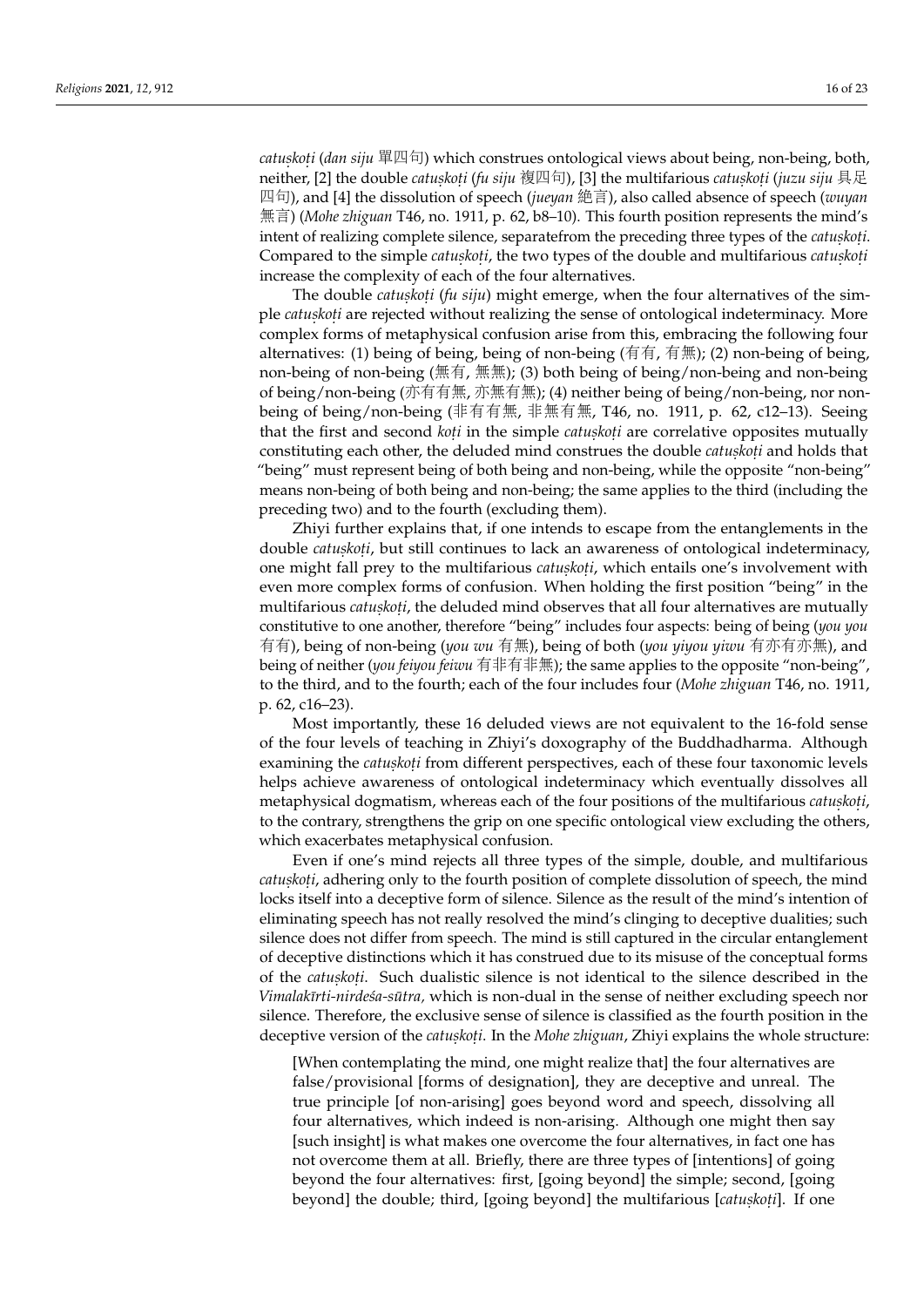says that by virtue of true principle one goes beyond speech, then this is only overcoming the simple *catuskoti*, but one has not overcome the second alternative of the double *catuskoti* [equivalent to non-being of both being and non-being], nor has one overcome the first of the multifarious *catus. kot. i* [equivalent to being of neither being nor non-being]. One should know: the net of deceptive views is closely knotted, it is difficult to escape from it. . . . One might say again: Stepping beyond the simple, double, and multifarious *catuskoti* and overcoming them, this is wherein speech and debate come to an end, circulating thoughts extinguish, and obliteration and purification persist, as it is the path of non-arising and dissolution of speech. The one who calculates in this way yet lapses into the [deluded] view about the ineffable and dissolution of speech. What has this to do with the proper path? This one only says 'dissolution of speech', but when one's speech ends, one's speech is not dissolved. Why is it so? One expounds dissolution depending on non-dissolution with the result that dissolution yet implies dependency. As long as the sense of interdependent opposites arises, one should not speak of dissolution. It is as if one tries to escape from empty space, but how is it possible to evade true principle [which embraces all]? 四句皆假, 虛 妄不實. 理在言外, <sup>絕</sup>於四句, <sup>乃</sup>是無生. <sup>謂</sup>出四句, <sup>實</sup>不出也. 略有三種四句外: <sup>一</sup> <sup>單</sup>, <sup>二</sup>複, <sup>三</sup>具足. <sup>若</sup>謂理在言外者, <sup>乃</sup>是出單四句外, <sup>不</sup>出複見第二句, 亦不出具<sup>足</sup> 見初句. 故知: 見網蒙密, 難可得出. . .. 又復言: 出單, 複, 具足四句之外, 言語道斷, 心行處滅, <sup>泯</sup>然清淨, 即是無生絕言之道. 如此計者, <sup>還</sup>是不可說絕言之見. 何關正 <sup>道</sup>?徒謂絕言, <sup>言</sup>終不絕. 何以故? 待不絕而論絕, <sup>絕</sup>還是待. 待對得起, <sup>不</sup>應言絕. 如避虛空, <sup>豈</sup>有免理! (*Mohe zhiguan* T46, no. 1911, p. 66, c19–p. 67, a5).[24](#page-20-8)

<span id="page-16-0"></span>Overall, Zhiyi's purpose of construing the fourfold classification of the deceptive *catuskoti* is to highlight all the blindspots which impede the deluded mind. Therefore, he uncovers the paradox that the intent of excluding the four distinct forms intensifies the mind's involvement with deceptive distinction, producing new types of the *catuskoti* even more complex than those it tries to eliminate.

As long as the mind does not realize that its generation of delusive views functions like the circular operation of a closed system, it continues to confuse its own fabrications with real entities, erroneously holding that the objects of its epistemic–propositional references pertain to a world of independent things. The mind's circular entanglement in its own metaphysical deceptions is like a self-contained system. Hence, enacting such features of the deluded mind, the scheme itself must be self-referential. It subsumes various types of the *catuskoti* in non-awakened speech and silence under the same pattern of the *catuskoti*, assorting the gradated levels of the mind's entanglement in metaphysical constructions which are all deceptive. The fourfold *catuskoti* is a symbol for the mind's unawareness of its circular entanglement in self-induced deception.

However, Tiantai also believes that it is the mind's recurrent experience of falling prey to its own deceptions which makes it realize that there is nothing it can really hold on, neither within nor apart from its circulating in metaphysical dogmatism. Then, it really comes to see that the objects of its epistemic–propositional references are not independently existing entities, which amounts to seeing their real nature, yet being fully aware of ontological indeterminacy. Again, this is neither separating from anything, nor clinging to anything, nor asserting anything, nor denying anything, as what is unreal cannot be appropriated, nor dispensed with.

Yet, to see what unreality actually and really is means to apprehend its existential relevance—veiled and concealed in respect to what it is in actuality, unreality is deceptive and leads one astray, which brings suffering. However, to reveal and expose its real nature is, in effect, to explore the path to liberation from deception. Aware of what it truly is, the deceptiveness of unreality is instructive. Unreality retains its heuristic significance due to its deceptiveness. Therefore, the same *catuskoti* also functions as a symbol of Buddhist doctrine, opening up the path to liberation and awakening.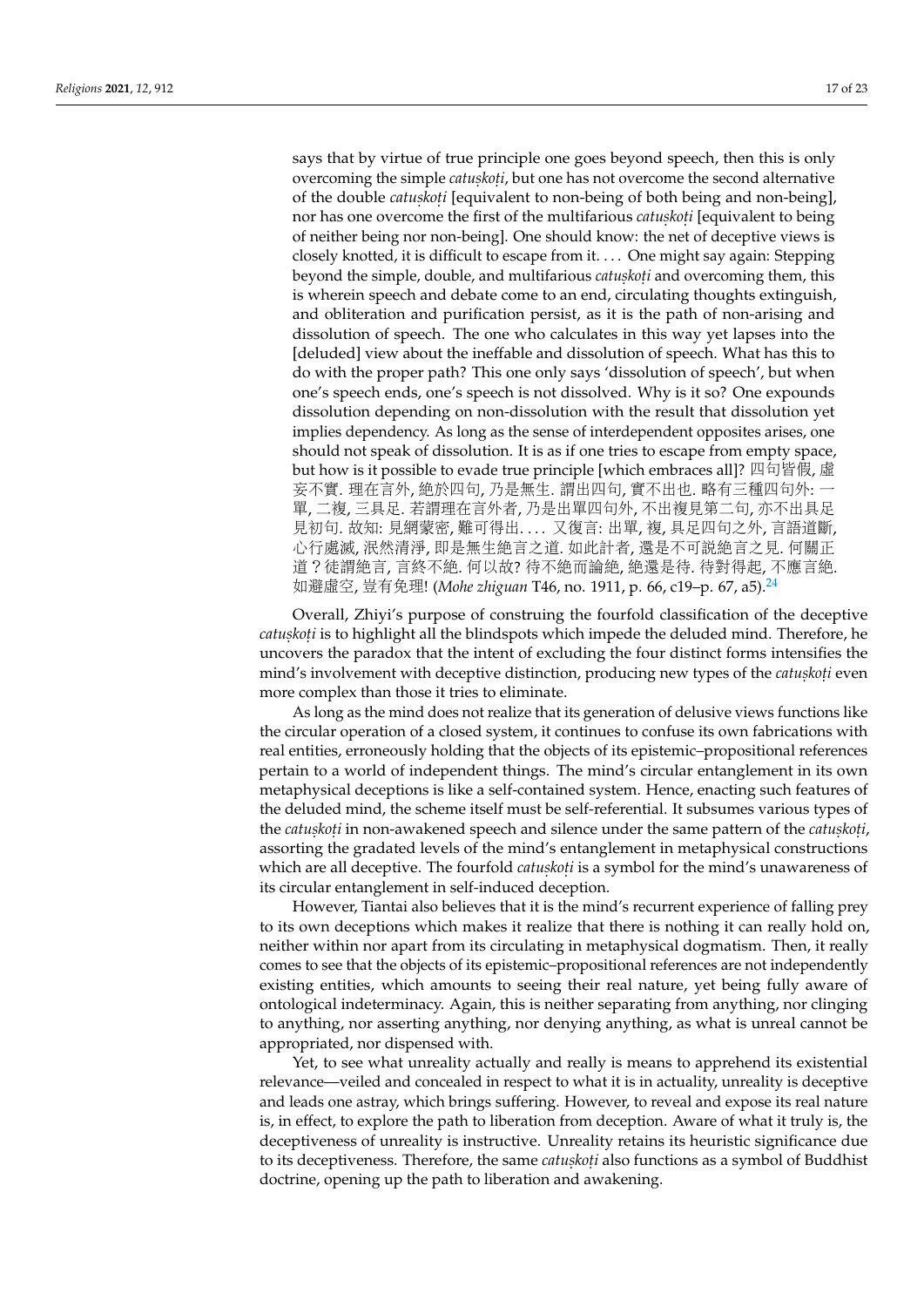#### **7. Concluding Remarks**

The article aims to show that, in the Chinese appropriation of the Indian *catuskoti*, the ambiguous potential of this method of classifying conceptual–linguistic forms was a major factor which shaped the development of Buddhist debate in East Asia. The *catuskoți* was considered as that which might either inspire awareness of ontological indeterminacy or entail the reverse effect of generating confusion over metaphysical dogma. In China, the *catuskoti* served the purpose of classifying both doctrinal discourse in the transmission of the canonical word and non-Buddhist metaphysics considered to be deceptive.

Hence, Chinese masters hold that, in order to avoid mistaking the *catuskoṭi* in a way which entails further clinging to deceptive distinction, its ambiguity must be perceived when studying Indian sūtras and *s*āstras. Therefore, in the *Mohe zhiguan*, Zhiyi unfolds the inner connection of those opposite aspects, assorting ten inter-connected types of *catuskoti* (*shizhong siju* 十種四句). Jizang partially uses the same expressions that Zhiyi mentions; however, his list of the ten types of *catuṣkoṭi (shizhong simen* 十種四門) seems to follow a<br>dialoctical pattern, culminating in the sublation of the four alternatives, called "suspending dialectical pattern, culminating in the sublation of the four alternatives, called "suspending (sublating) four" (*juesi* 絶四).<sup>[25](#page-20-9)</sup> Nonetheless, according to Jizang, "suspending four" is preciselywhat validates the use of the four alternatives in the sense of the Dharma. Despite the differences in Zhiyi's and Jizang's approaches, the sense of ambiguity remains the same.

<span id="page-17-0"></span>Moreover, Jizang's view also seems to come close to what Zhiyi, in the *Mohe zhiguan*, calls the "inseparability of deconstruction and construction" (*jipo jili* 即破即立)—the deconstruction of deception is the construction of doctrinal discourse or vice versa. Deconstruction of deception in the practice of contemplating emptiness engenders doctrinal discourse which in the shape of sūtra and sastra provides the guideline that the practitioners must pursue. In such circularity, doctrine and contemplation are mutually complementary (*jiaoguan xiangzi* <sup>教</sup>觀相資).

Whereas Zhiyi's concern in the *Mohe zhiguan* consists of linking the structural pattern of the *catuskoti* to his method of mind-contemplation (*guanxin*) in tandem with his doxography (panjiao), Jizang applies the *catuskoti* as a strategem in linguistic pragmatics to make practitioners' aware of certain paradoxes when examining the sense of non-duality (*buer* 不二), which debunks deceptive distinction via differentiation of the two truths. In his *Dasheng xuanlun* 大乘玄論, *Shier men lun shu* 十二門論疏, and the *Erdi yi*二諦義, Jizang presents his respective Sanlun teachings of three or four levels of two truths (*sichong erdi* 四重二諦) guiding that sense of non-duality. The *Dasheng xuanlun* further expands on the same scheme in terms of doxography [\(Chen](#page-21-2) [2013\)](#page-21-2), but all three works discuss the *catuskoti* in combination with the two truths.

Overall, the Tiantai and the Sanlun versions can be subsumed under what I call hermeneutics of deconstruction, because the deconstructive goal of the two as well as their motif of taking the entire canonical transmission from India into account seems to be the same.

Furthermore, Tiantai and Huayan are similar in the specific respect that the two develop their doxographies on the basis of the *catuskoti* and, in turn, analyze the same *catuskoti from the viewpoint of their doxographies. This entails a type of circularity which* the two Chinese schools share in common: the *catuskoti* figures as both the tool and object of their exegetical examinations. They also discuss their doxography in the same circular manner: the taxonomy of doctrine appears to be both the method and the topic of their discussions. Such treatment of the *catuskoti* in the context of doxography slightly differs from Jizang's Sanlun approach, although all three Chinese schools seem to agree that it must be a certain sense of circularity based on which soteriological theory in Buddhism can solve the question of how transformation from a non-awakened state of being into the opposite becomes possible.

**Funding:** This research received no external funding.

**Conflicts of Interest:** The author declares no conflict of interest.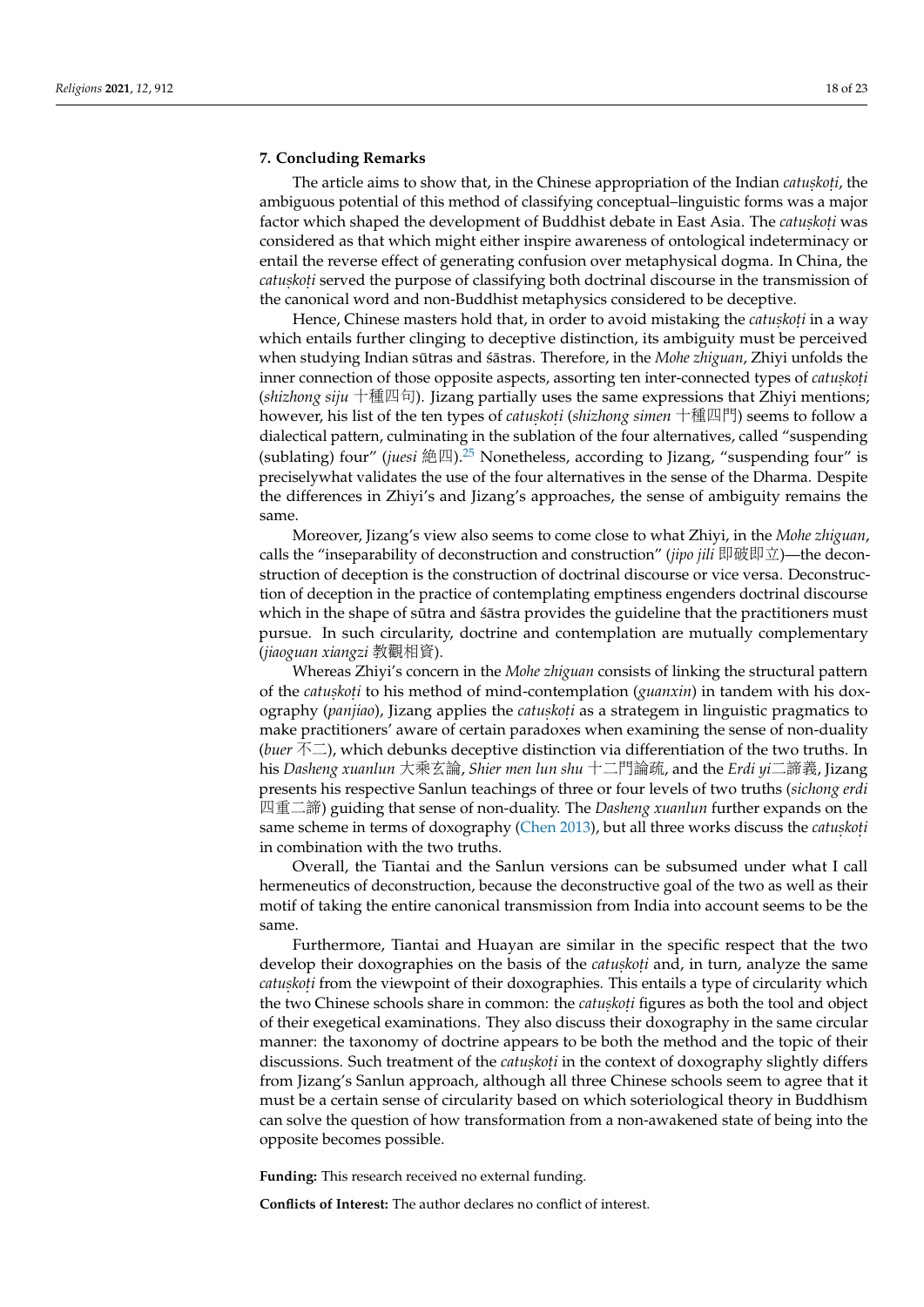### **Abbreviation**

T = Taishō shinshū daizōkyō 大正新脩大藏經 [Buddhist Canon Compiled during the Taishō Era (1912–26)]. See Primary Sources, Takakusu and Watanabe, et al., eds.

#### **Notes**

- <span id="page-18-0"></span>[1](#page-1-0) The Chinese term "*jiaming*" (false/provisional name) accounts for the Sanskrit "*prajñapti*," which is a causative participle of the verb root "*jña¯*" (to know) and can be understood as "what is made known, or to be shown". The Chinese "*jia* 假" literally means "to borrow, pretend, as if, false, provisional". "Borrowed names" (*jiaming*) represent what is to be shown; however, more explicitly than the Sanskrit "*prajñapti*", the Chinese semantics of "*jiaming*" convey the sense of "falsehood," which Indian *Prajñāpāramitā-sūtras* and Madhyamaka texts indeed imply, as, according to their doctrine, no object of any linguistic signification represents an entity sustained by an irreducible or real core.
- <span id="page-18-1"></span><sup>[2](#page-1-1)</sup> For instance, in the influential *Lotus Sutra*, the Buddha announces that his various performances and teachings are not really what they appear to be; even his extinction into nirvāņa is unreal. Yet, such unreality is not misleading; on the contrary, it points back to truth and therefore is deemed to be instructive.
- <span id="page-18-2"></span>[3](#page-1-2) In his commentary on Nāgārjuna's Kārikā, the Zhongguan lun shu 中觀論疏 and some other works, Jizang calls this "*jiewang zhiwang* <sup>借</sup>妄止妄", which literally means "to borrow [instructive] falsehood in order to cease [deceptive] falsehood" (T42, no. 1824, p. 18, c28–29).
- <span id="page-18-3"></span>[4](#page-1-3) The notion of "non-duality" or "inconceivable oneness of root and traces" (*benji busiyiyi* 本跡不思議一), inspired by Guo Xiang's<sup>郭</sup> 象 (252–312) commentary on the Daoist work *Zhuangzi* 莊子 [\(Kantor](#page-22-11) [2019b,](#page-22-11) pp. 103–35), appears for the first time in Sengzhao's 僧 肇 (374–414) commentary to the *Vimalakīrti-nirdeśa-sūtra*, which also includes Kumārajīva's and Zhu Daosheng's 竺道生 (360–434) annotations, *Zhu Weimo jing* 注維摩詰經 (T38, no. 1775, p. 327, b4–5). Tiantai master, Zhiyi, and Sanlun master, Jizang, adopted the binary "root and traces" (*benji* 本跡) from Sengzhao and used it as an exegetical tool in their commentaries on Indian sutras. ¯
- <span id="page-18-4"></span> $5$  A similar thesis has been articulated by [Young](#page-22-12) [\(2015,](#page-22-12) pp. 111–52).
- <span id="page-18-5"></span><sup>[6](#page-3-0)</sup> Contemporary studies on Nāgārjuna's *catuskoti* generally deal with the question of how the logical structure of the four types of predication can be described by means of formalized language. [Raju](#page-22-13) [\(1954,](#page-22-13) pp. 694–713), [Robinson](#page-22-14) [\(1967,](#page-22-14) pp. 291–308), and [Jayatilleke](#page-21-3) [\(1967,](#page-21-3) pp. 69–83) represent the earlier attempts of applying propositional logic, while [Nakamura](#page-22-15) [\(1954,](#page-22-15) pp. 223–31) resorted to the means of symbolic logic. [Matilal](#page-22-16) [\(1971,](#page-22-16) pp. 43–89) discussed the same topic in the frameworks of logic, epistemology, and grammar in Indian philosophy, thereby focusing on speech act theories. [Ruegg'](#page-22-5)s [\(1977,](#page-22-5) pp. 1–77) lengthy article on the metaphysical implications of the *catuskoți* in Mahāyāna includes the first comprehensive review of Western studies. This was followed by [Wood'](#page-22-17)s [\(1994\)](#page-22-17) nihilistic interpretation of Nāgārjuna's philosophy, criticizing Jayatilleke, Matilal, and Seyfort Ruegg for holding a view incongruent with the meaning of *sūnyatā*. His thesis of Madhyamaka nihilism was in turn challenged by [Priest and Garfield](#page-22-18) [\(2002,](#page-22-18) pp. 249–70), and [Deguchi et al.](#page-21-4) [\(2008,](#page-21-4) [2013\)](#page-21-5) who developed their thesis of true contradictions in Madhyamaka thought. Priest's recent monograph (2018) understands the differing applications of the *catuskoți* as an evolution of logical investigation in the Buddhist traditions across India and China. However, his discussion omits the Tiantai view of the *catuskoti,* although Tiantai elaborates on this classifying scheme much more than other Chinese Buddhists do. All the varying attempts of applying formal language in the approach to the *catuskoti* developed huge distances to the interpreted texts, neglecting the conceptual context with other important doctrines. Questions arise, such as whether those approaches are helpful in understanding Buddhist texts; do they pinpoint problems which the primary sources have not been aware of; do the suggested solutions of contemporary scholars improve the arguments in the ancient sources? Or, conversely, do these discussions help advance the study in logic and analytic philosophy which has developed independently from Buddhist thought? Moreover, must or should Buddhist thought in pre-modern China be evaluated according to what contemporary strands of academic philosophy consider as relevant in order to count as philosophy [\(van Norden](#page-22-19) [2017;](#page-22-19) [van Norden and Garfield](#page-22-20) [2016;](#page-22-20) [Priest](#page-22-6) [2018\)](#page-22-6) in the first place, given the fact that such strands are as temporary as previous paradigms in philosophical thought were [\(Ziporyn](#page-22-21) [2019;](#page-22-21) [Kantor](#page-22-11) [2019b;](#page-22-11) [Stepien](#page-22-22) [2019\)](#page-22-22)? For a similar concern, see [Westerhoff](#page-22-23) [\(2020,](#page-22-23) pp. 965–73) and footnote 18.
- <span id="page-18-6"></span>[7](#page-3-1) For instance, Zhiyi explicitly says this in the *Mohe zhiguan* (T46, no. 1911, p. 68, a29–b5). Similar remarks are made in Jizang's Sanlun and Fazang's Huayan teachings, *Huayan yisheng jiaoyi fenqi zhang* <sup>華</sup>嚴一乘教義分齊<sup>章</sup> (T45, no. 1866, p. 499, c23–p. 500, a1).
- <span id="page-18-7"></span><sup>[8](#page-3-2)</sup> The Tibetan tradition transmits the \**Mūlamadhyamaka-vrtty-akutobhayā*, a commentary to the *Kārikā*(verses),which some contemporary scholars ascribe to Nāgārjuna himself. However, the Chinese Mādhyamikas had no knowledge about this text. Together with six commentaries, each composed by a different Indian author, the *Kārikā* has been transmitted in one Sanskrit, three Tibetan, and three Chinese versions. Bhāviveka's \*Prajñāpradīpa exists in both Chinese and Tibetan, but not in Sanskrit. The oldest and, in Chinese sectarian Buddhism, most influential version is Kumārajīva's Zhong lun, which does not mean that it represents Nāgārjuna's original thoughts. From a methodological point of view, the discussion about Kumārajīva's transmission and its adoption by Chinese Sanlun, Tiantai, and other masters must be separated from the question of what Nāgārjuna's ideas might have been in their own right. The article deals only with the first but not with the second question, as indicated by this section title. The same applies to the next section. Section two and three examine Nāgārjuna's, Pingala's and Bhāviveka's views of the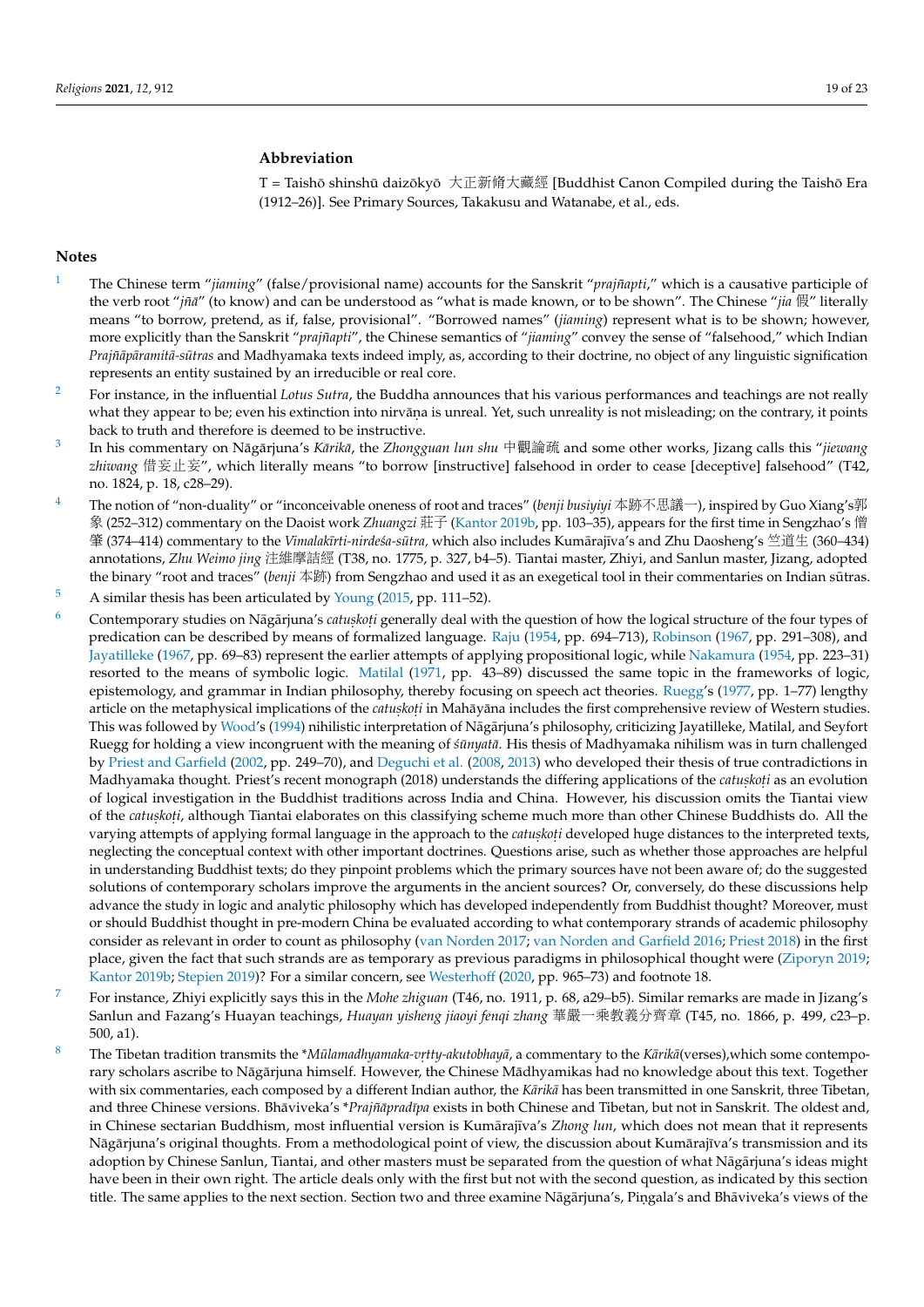tetralemma, with special focus on how the textual tradition in China has transmitted them. I agree with the reviewer that it would have required another approach to those three thinkers, if the significance of their thoughts were to be discussed solely in the context of Indian philosophy; in that case, one would have needed to analyze both the differences between and commonalities among all transmissions. An initial step into this direction has been made by Mitsuyoshi. His translations of the *Kārikā* versions from Sanskrit, Tibetan, and Chinese into modern Japanese show that those parts of Kumārajīva's work, which are relevant to this article (that is, the tetralemma and its associated doctrines), do not greatly differ from Candrakīrti's transmission in Sanskrit, the Tibetan \**Akutobhayā*, and Bhāviveka's and Sthiramati's texts preserved in Chinese; see [Mitsuyoshi](#page-22-24) [\(1985\)](#page-22-24).

- <span id="page-19-0"></span><sup>[9](#page-4-0)</sup> On negativity in Nāgārjuna's use of the *catuskoti,* see [Ruegg](#page-22-5) [\(1977\)](#page-22-5), [Wood](#page-22-17) [\(1994\)](#page-22-17), [Ng](#page-22-25) [\(1993\)](#page-22-25), [Westerhoff](#page-22-7) [\(2005\)](#page-22-7), and [Zhang](#page-22-8) [\(2016\)](#page-22-8).
- <span id="page-19-1"></span><sup>[10](#page-4-1)</sup> Commitment to "*pratītyasamutpāda" (yuanqi*, conditioned arising) is what distinguishes all Buddhists from non-Buddhists, from a Buddhist point of view. Transformation initiated by insight, practice, and cultivation implies causal change. Without such presupposition, none of the practitioners' efforts could give rise to the fruit of liberation. Conditioned arising implies neither discontinuity nor permanence of entities, because permanence excludes change, and discontinuity denies causal effects. In the Chinese Madhyamaka tradition, "neither permanence nor discontinuity" (*buchang buduan* 不常不斷) werethe epitome of Buddhist doctrine, that is, conditioned arising whose true nature is emptiness, whereas positions holding any sense of permance, or the opposite, discontinuity, were regarded as "non-Buddhists" (fei fofa 非佛法), as they lack commitment to "*pratītyasamutpāda*" (arising).
- <span id="page-19-2"></span>[11](#page-4-2) Zhiyi's *Mohe zhiguan* makes a similar argument (T46, no. 1911, p. 67, b6–c20), explaining that "non-arising" (*busheng* <sup>不</sup>生) in the *Kārikā* also means "not non-arising" (*bu busheng* 不不生). However, as Jizang indicates (T42, no. 1824, p. 28, c8–19), this thought might originate in the *Da zhi du lun* (T25, no. 1509, p. 112, c15–22), traditionally ascribed to Nāgārjuna and said to have been translated by Kumārajīva.
- <span id="page-19-3"></span>[12](#page-4-3) For a more critical review on Westerhoff, see [Priest](#page-22-6) [\(2018,](#page-22-6) p. 22), who claims that "*prasajya*" essentially is predicate negation and "*paryudasa ¯* " sentential negation, rejecting the view that there are two types of negation related to Nag¯ arjuna's ¯ *catus. kot. i*. For a reply to Priest, see [Westerhoff](#page-22-23) [\(2020,](#page-22-23) pp. 965–74), who basically reasserts his previous view. I believe that Westerhoff's interpretation of "*paryudasa ¯* " as "presupposition negation" represents only one possible way of understanding this term. Usually translated as "implicative negation," "paryudāsa" might perhaps be seen as a factor which constitutes mutuality between opposites. The point is not how Nāgārjuna would have used that Sanskrit term, which he never did, but rather the fact that his application of the *catuskoti* implies the distinction between two types of negation. This section mostly deals with negation as a constitutive factor for correlative opposites typical of the three types of the tetralemma, drawn from the *Zhong lun* as examples to be discussed.
- <span id="page-19-4"></span>[13](#page-5-0) Some contemporary scholars might not agree with this; however, the three instances of the tetralemma from the *Zhong lun*, discussed in this section, manifest such features. Moreover, it is a fact that such a view is prevalent in the Chinese transmission. Bhāviveka's and Pingala's interpretations of the positive application of the tetralemma obviously imply that meaning (see Section [3\)](#page-6-0). Chinese Tiantai and Sanlun masters certainly follow the same understanding: the second alternative denies the first, like the fourth is the negation of the third—these are the two internal negations (see the *Mohe zhiguan* T46, no. 1911, p. 62, b30–c23, but also Sections [3,](#page-6-0) [4](#page-9-0) and [6\)](#page-14-0). For example, the first ([1] emptiness) and the third ([3] both emptiness and non-emptiness) are considered as the two assertive alternatives, while the second ([2] non-emptiness), denying the first, and the fourth ([4] neither emptiness nor non-emptiness), negating the third, are seen as the two negative alternatives (internal negations). The relationship between the third and fourth repeats the one between the first and the second, but in terms of content, the third includes the precedingtwo alternatives, while its opposite, the fourth, excludes the two. In the translated literature from India, this approach is also employed by the *Da zhi du lun* (T25, no. 1509, p. 260, a1–4), which explains what "all dharmas" (all things) assorted in the form of the four alternatives means: "'All dharmas' means: [1] being, [2] non-being, [3] both being and non-being, [4] neither being nor non-being; [1] emptiness, [2] non-emptiness, [3] both emptiness and non-emptiness, [4] neither emptiness nor non-emptiness; [1] arising, [2] perishing, [3] both arising and perishing, [4] neither arising nor perishing; [1] non-arising and non-perishing, [2] not non-arising and not non-perishing, [3] both non-arising/non-perishing and not non-arising/not non-perishing, [4] neither non-arising/non-perishing nor not non-arising/not non-perishing. <sup>一</sup>切法, 所謂: 有法, <sup>無</sup>法, <sup>亦</sup>有亦<sup>無</sup> <sup>法</sup>, <sup>非</sup>有非無法, <sup>空</sup>法, <sup>不</sup>空法, <sup>空</sup>不空法, <sup>非</sup>空非不空法, 生法, <sup>滅</sup>法, 生滅法, <sup>非</sup>生非滅法, [1] <sup>不</sup>生不滅法, [2] <sup>非</sup>不生非不滅法, [3] <sup>不</sup>生不滅亦非不生非不滅法, [4] <sup>非</sup>不生非不滅亦非不不生亦非不不滅法." Zhiyi's Tiantai and Jizang's Sanlun discussions of the *catuskoti are certainly inspired by the Da zhi du lun (see Sections*  $4$  *and [6\)](#page-14-0).*
- <span id="page-19-5"></span>[14](#page-5-1) Again, this is explicitly outlined in both Zhiyi's *Mohe zhiguan* (T46, no. 1911, p. 82, c2–6) and Jizang's *Zhongguan lun shu* (T42, no. 1824, p. 11, a28–b20). The term "*xiangdai*相待" (interdependence, mutuality, correlative opposites) occurs in all texts referencing Madhyamaka sources. The verses in the *Zhong lun*, Kumārajīva's translation of the *Kārikā*, use this term only once in chapter 6, where it corresponds to the Sanskrit "*apekṣau parasparam*" (the two are mutually dependent; [Siderits and Katsura](#page-22-10) [2013,](#page-22-10) p. 67) and [Mitsuyoshi](#page-22-24) [\(1985,](#page-22-24) pp. 152–53). In Pingala's commentary, the Chinese term occurs 20 times. In his commentary to the *Vimalakīrti-nirdeśa-sūtra,* Kumārajīva's disciple, Sengzhao (僧肇, 374–414), defines it in a way which is also typical of Jizang's and Zhiyi's understanding; Sengzhao explains: "All dharmas arise due to mutual dependency, which is like 'long' and 'short' that shape each other by virtue of contrast. <sup>諸</sup>法相待生, <sup>猶</sup>長短比而形也," (T38, no. 1775, p. 346, b25–26).
- <span id="page-19-6"></span>[15](#page-6-1) The *Zhong lun* states: "All Buddhas rely on the two truths to expound the dharma [Buddhist doctrine] to the multitude of sentient beings; these are, first, the conventional truth and, second, the ultimate truth. The one, who does not know to distinguish between the two truths, does not understand the true and real meaning in the deep Buddhadharma. Without relying on the conventional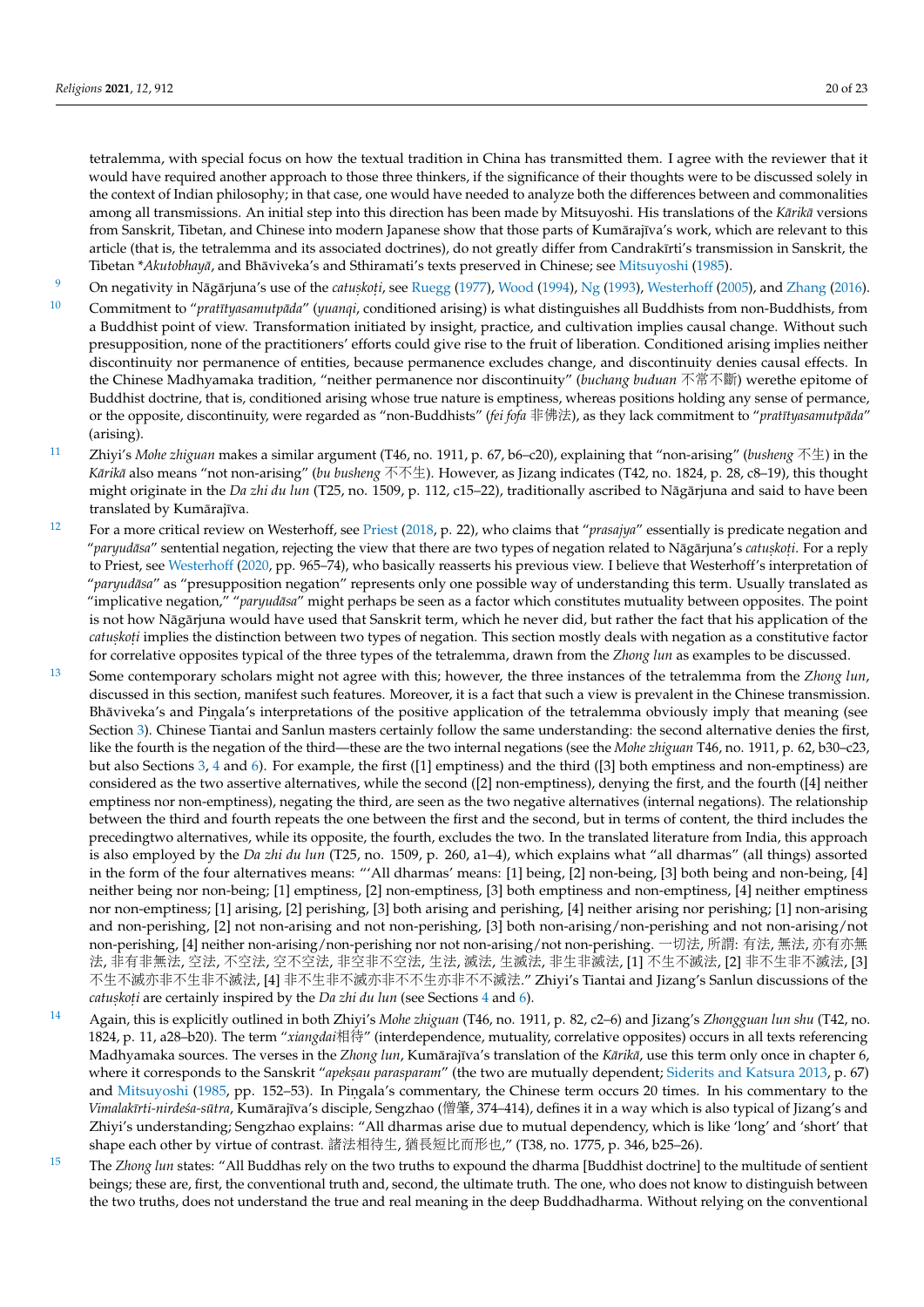truth, the ultimate truth cannot be apprehended. Without apprehending the ultimate truth, nirvāṇa cannot be accomplished. 諸 佛依二諦, <sup>為</sup>眾生說法, 一以世俗諦, <sup>二</sup>第一義諦. <sup>若</sup>人不能知, 分別於二諦, <sup>則</sup>於深佛法, <sup>不</sup>知真實義. <sup>若</sup>不依俗諦, <sup>不</sup>得第一義, <sup>不</sup> 得第一義, <sup>則</sup>不得涅槃." (*Zhong lun*, T30, no. 1564, p. 32, c16–p. 33, a3).

<span id="page-20-0"></span>[16](#page-6-2) For the meaning of "ontological indeterminacy", see [Ho](#page-21-6) [\(2021\)](#page-21-6), [Kantor](#page-22-0) [\(2019c\)](#page-22-0), and [Ziporyn](#page-22-26) [\(2016\)](#page-22-26).

- <span id="page-20-1"></span>[17](#page-6-3) Resorting to the theory of para-consistent logic, [Deguchi et al.](#page-21-4) [\(2008,](#page-21-4) [2013\)](#page-21-5) treat Nāgārjuna's two truths as an instance of dialetheism, that is, certain types of propositions are both true and false at the same time and in the same respect, signifying true contradictions. DGP perceive such true contradictions in a selection of differing Mahāyāna works ([Deguchi et al.](#page-21-4) [2008\)](#page-21-4). Whether Nāgārjuna's paradoxical differentiation of the two truths should be called "dialetheism" is another question, but Mādhyamikas definitely practice the observation of paradoxes. To gain insight into ontological indeterminacy requires awareness of the paradox which inevitably arises when abstinence from any ontological commitment tends to generate the reverse. Unlike DGP, I do not think that paradoxical discourse in Madhyamaka expresses a certain ontological view or metaphysical position. Determining the nature of reality in terms of true contradictions is tantamount to making an ontological commitment, which entails a claim of being, which Madhyamaka tries to deconstruct. Particularly, Tiantai's critique of the mistaken *catuskoti* denies "being of both being and non-being" (*you yiyou yiwu* 有亦有亦無, see Section [6\)](#page-14-0). Moreover, ontological indeterminacy in Madhyamaka thought requires the distinction between contradiction and paradox. Paradoxical propositions in Madhyamaka do not imply opposite logical values in the same respect. According to Tiantai and Sanlun, all four positions of the tetralemma can be either true or false, depending on the manner and context in which they are used. The deceptive form can become instructive, while the *catuskoti* properly applied in doctrinal discourse retains potential for deception (see Sections [5](#page-12-0) and [6\)](#page-14-0). Its ambiguous potential is ineradicable, and its paradoxical effects are not contradictions. As a clarifying response to one of the reviewers: Another critique of [Priest'](#page-22-6)s [\(2018\)](#page-22-6) dialetheist interpretation of the *catuskoti* comes from [Westerhoff](#page-22-23) [\(2020,](#page-22-23) pp. 965–73). Unlike Priest, Westerhoff believes: "we should be reluctant to assume that different instances of the *catuskoți* always express the same logical form" (2020, p. 967). Westerhoff also argues that the negative element of the third position in the tetralemma expresses "presupposition failure," an interpretation which does not necessitate the recourse to the theory of true contradictions. However, the third position in all three instances of the *catuskoti* discussed in this article does not express "presupposition failure", nor does it represent a "true contradiction". The third *koti* rather highlights the interdependency of the preceding two *kotis* which are opposite (see Pingala's and Bhāviveka's views in Section [3;](#page-6-0) the sense of correlative opposites in the third position of the tetralemma is not equivalent with Priest's thesis of true contradictions). My concerns are different from Westerhoff's critique, as they are directed against Priest's thesis that paradoxical discourse in Madhyamaka expresses a certain metaphysical position. Madhyamaka's ontological indeterminacy is incompatible with dialetheist metaphysics.
- <span id="page-20-2"></span><sup>[18](#page-6-4)</sup> [Siderits and Katsura](#page-22-10) [\(2013,](#page-22-10) p. 200) translate from Candrakīrti's Sanskrit version: "All is real, or all is unreal, all is both real and unreal, all is neither unreal nor real; this is the graded teaching of the Buddha".
- <span id="page-20-3"></span>[19](#page-7-0) The *Da zhi du lun* says: "It is like the four streams which have different names, before they merge into the great ocean; after flowing into the ocean, there are no differences. . . . Within the realm of conventional truth there are differences, ultimate truth is devoid of differences. <sup>譬</sup>如四河未會大海則有別名, <sup>既</sup>入大海則無差別; . . . <sup>世</sup>俗諦中有差別, <sup>第</sup>一義諦則無分別". (T25, no. 1509, p. 611, c9–11).
- <span id="page-20-4"></span><sup>[20](#page-8-0)</sup> Whether this interpretation of the account transmitted in Chinese is congruent with that which Bhaviveka, as an authentic Indian philosopher, would have thought of is not a topic that in the limited scope of the article can be dealt with. A similar type of *catuskoti,* interpreted in a way that comes close to the view presented in this discussion, seems to be mentioned in the Sanskrit version of Bhāviveka's *Madhyamakahrdaya-kārikās*, see [Eckel](#page-21-7) [\(1992,](#page-21-7) pp. 34–37).
- <span id="page-20-5"></span><sup>[21](#page-9-1)</sup> Bhāviveka states: "As to the inner and the external realms, such as all types of entrances and physical forms, these [elements] are real, because, from the vantage point of the conventional truth, they are said not to be inversions. From the vantage point of the ultimate meaning, the inner and the external realms are that which arises due to conditions, fabricated like illusions wherein no real core can be attained, they are not like what they appear to be, therefore [it is said that] everything is unreal. As the two truths are correlatively dependent, [it is said that] this is both real and unreal. Once the practitioners realize the fruit [of their cultivations] and apprehend in all things what is true and real without conceptual differentiations, they do not perceive [any duality of] real and unreal, therefore it is said 'neither real nor unreal'. <sup>內</sup>外諸入色等境界, 依世諦法說不顛倒, <sup>一</sup>切皆實。第一<sup>義</sup> <sup>中</sup>內外入等, 從緣而起, 如幻所作體不可得, <sup>不</sup>如其所見故, <sup>一</sup>切不實. <sup>二</sup>諦相待故, <sup>亦</sup>實亦不實. 修行者證果時, <sup>於</sup>一切法得真實<sup>無</sup> 分別故, <sup>不</sup>見實與不實, <sup>是</sup>故說非實非不實". (T30, no. 1566, p. 108, a10–11).
- <span id="page-20-6"></span><sup>[22](#page-10-0)</sup> "Cohesive body and functions" is cognate with "root and traces," for some contemporary views of its background, see: [Muller](#page-22-27) [\(2016\)](#page-22-27); [Kwon and Woo](#page-22-28) [\(2019\)](#page-22-28).
- <span id="page-20-7"></span><sup>[23](#page-13-0)</sup> For a deeper discussion of this, see [Ng](#page-22-25) [\(1993,](#page-22-25) pp. 124–53), [Swanson](#page-22-29) [\(2018,](#page-22-29) pp. 115–57), and [Ziporyn](#page-22-26) [\(2016,](#page-22-26) pp. 36–89).
- <span id="page-20-8"></span><sup>[24](#page-16-0)</sup> Swanson's translation of this part in the *Mohe zhiguan* and his understanding of the whole passage on the *catuskoti* differ from mine [\(Swanson](#page-22-29) [2018,](#page-22-29) p. 900).
- <span id="page-20-9"></span><sup>[25](#page-17-0)</sup> In Jizang's two treatises on the *Vimalakīrti-nirdeśa-sūtra*, the *Jingming xuanlun* 淨名玄論 (T38, no. 1780, p. 853, a3-p. 859, a27, and T38, no. 1780, p. 857, b20–p. 859, a14) and the *Weimo jing yishu* <sup>維</sup>摩經義疏 (T38, no. 1781, p. 912, b9–p. 913, b10), we find a list of ten types of *catuskoti* which contains those three which are also mentioned in the Zhiyi's *Mohe zhiguan*—the simple *catuskoti*, the double *catuskoti,* and the repetitive *catuskoti (chongfu siju* 重複四句). Whether these terms, commonly used by Sanlun und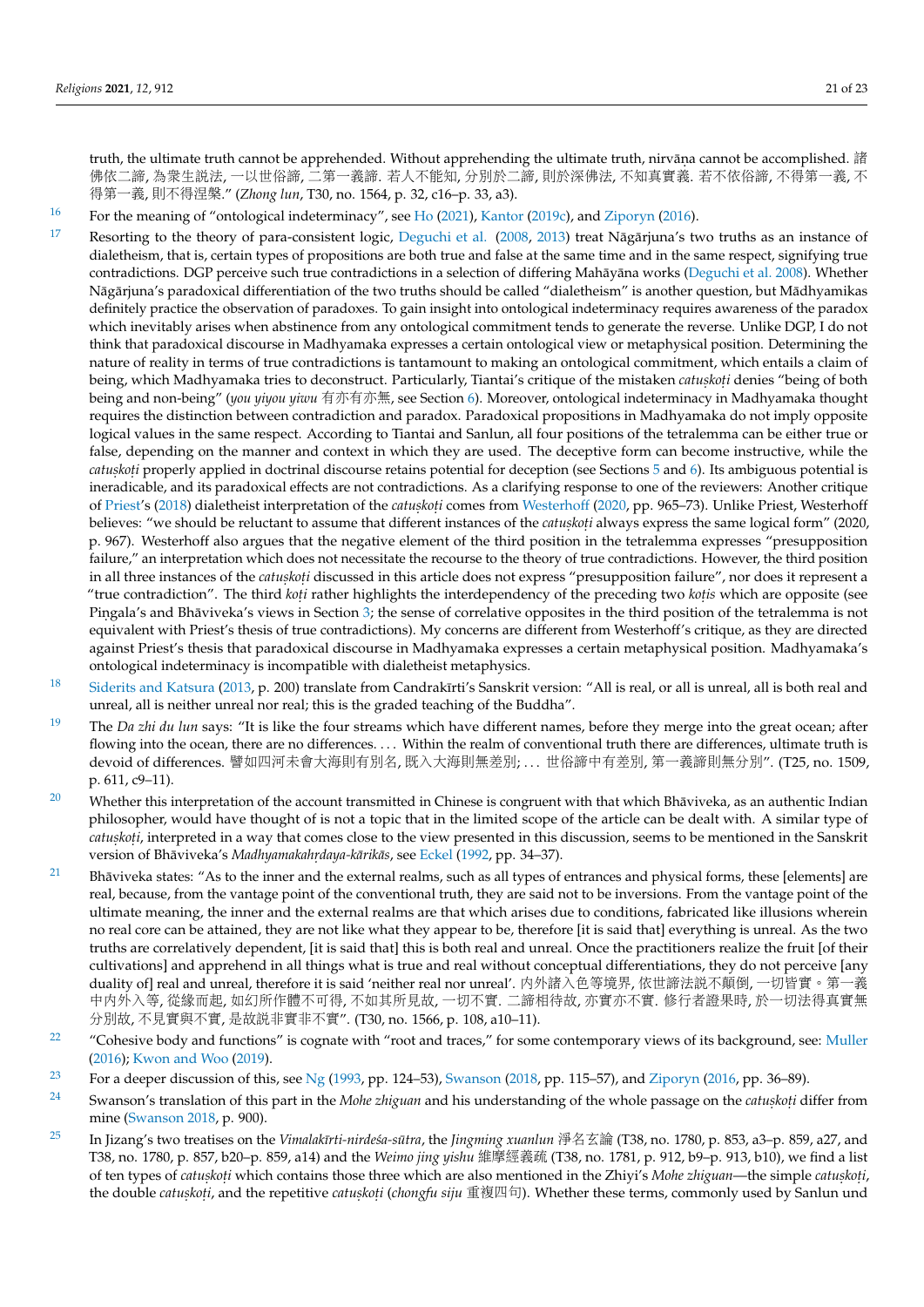Tiantai, originate from Zhiyi or Jizang is hard to decide. Recent scholarship in Japan [\(Hirai](#page-21-8) [1985\)](#page-21-8) and [\(Kanno](#page-21-9) [2007\)](#page-21-9) hold that Zhiyi's disciple Guanding posthumously compilated his mentor's works and most probably borrowed from Zhiyi's younger contemporary, Jizang. However, this thesis is controversially discussed; the reverse might also be possible [\(Guo](#page-21-10) [2017\)](#page-21-10).

#### **References**

### **Primary Sources**

*Boredeng lun shi* 般若燈論釋 [\**Prajñāpradīpa*, Explanations to the Treatise on the Lamp of Wisdom]. 15 *juan*. Authored by Bhāviveka (500–560) and translated by Prabhākaramitra. T no. 1566, vol. 30.

*Dasheng xuanlun* 大乘玄<sup>論</sup> [Treatise on the Hidden in the Great Vehicle]. 5 *juan*. Authored by Jizang (549–623). T no. 1853, vol. 45.

- Da zhi du lun 大智度論 [\*Mahāprajñāpāramitopadeśa, Treatise on the Perfection of Great Wisdom]. 100 juan. According to tradition, authored by Nāgârjuna (Longshu龍樹; second to third century) and translated by Kumārajīva (Jiumoluoshi 鳩摩羅什, 344–413). *T* no. 1509, vol. 25.
- Daban niepan jing 大般涅槃經 [Mahāparinirvāṇa-sūtra, Sūtra of the Great Nirvāṇa]. 36 juan. Compiled by Huiyan 慧嚴 and others in 436. T<br>. 235 xol. 12 no. 375, vol. 12.
- *Erdi yi*二諦義 *[The Meaning of the Two Truths]. 3 juan. Authored by Jizang (549–623). T no. 1854*, vol. 45.

*Fahua xuanlun* 法華玄論 *[Treatise on the Hidden in the Lotus Sutra]. 10 juan. Jizang (549–623). T no. 1720*, vol. 34.

*Huayan yisheng jiaoyi fenqi zhang* <sup>華</sup>嚴一乘教義分齊<sup>章</sup> *[Treatise on Subdividing the Meanings of One-Vehicle-Doctrine in the Avatam. saka-sutra]. ¯ 4 juan. Authored by Fazang* 法藏 *(643–712). T no. 1866*, vol. 45.

*Jingming xuanlun* 淨名玄論 *[Treatise on the Hidden of Vimalak¯ırti]. 8 juan. Authored by Jizang (549–623). T no. 1780*, vol. 38.

*Miaofa lianhua jing xuanyi* 妙法蓮華經玄義 [Meaning of the Hidden in the Sūtra of the Lotus-Blossom of the Subtle Dharma]. 20 *juan*. By Zhiyi 智顗 (538–597), edited by Guanding 灌頂 (561–632) in 593. *T* no. 1716, vol. 33.

*Mohe zhiguan*摩訶止觀 *[Great Calming and Contemplation]. 20 juan. Compiled by Guanding* <sup>灌</sup><sup>頂</sup> *(561–632) based on lectures by Zhiyi* <sup>智</sup><sup>顗</sup> *(538–597). T no. 1911*, vol. 46.

*Shier men lunshu* 十二門論疏 *[Annotations to the Treatise of the Twelve Gates] 3 juan. Authored by Jizang (549–623). T no. 1825*, vol. 42.

Weimojie suoshuo jing 維摩詰所説經 [Skt. *Vimalakīrti-nirdeśa-sūtra*]. 3 *juan*. Translated by Kumārajīva (Jiumoluoshi 鳩摩羅什, 344–413). *T* no. 475, vol. 14.

- Weimo jing xuanshu 維摩經玄疏 [Annotations to the Hidden in the *Vimalakīrti-nirdeśa-sūtra*]. 6 *juan*. Authored by by Zhiyi智顗 (538–597). T, no. 1777, vol. 38.
- *Weimo jing yishu* 維摩經義疏 [Annotations to the Meaning of the *Vimalakīrti-nirdeśa-sūtra*]. 6 *juan*. Authored by Jizang (549–623). T no. 1781, vol. 38.
- Zhonglun 中論 [Skt. Mūlamadhyamaka-kārikā]. 4 *juan*. Attributed to Nāgârjuna (Longshu龍樹; second to third century), appended with notes by Pingala (Qingmu  $\exists$ ; active in the fourth century), and trans. Kumārajīva (Jiumoluoshi 鳩摩羅什, 344–413) in 409. *T* no. 1564, vol. 30.

*Zhongguan lun shu* <sup>中</sup>觀論疏 [Annotations to the Middle Treatise]. 10 *juan*. Authored by Jizang (549–623). T no. 1824, vol. 42.

Zhu Weimojie jing 注維摩詰經 [Commentary to the *Vimalakīrti-nirdeśa-sūtra*]. 10*juan. By Seng Zhao* 僧肇 (374–414). T no. 1775, vol. 38.

#### **Secondary Sources**

- <span id="page-21-2"></span>Chen, Pingkun (陳平坤). 2013. *Sengzhao yu Jizang de Shixiang Zhexue* <sup>僧</sup>肇與吉藏的實相哲<sup>學</sup> *[Sengzhao's and Jizang's Philosophy on the Real Mark]*. Taibei: Fagu wenhua.
- <span id="page-21-0"></span>D'Ambrosio, Paul, Hans-Rudolf Kantor, and Hans-Georg Moeller. 2018. Incongruent Names: A Theme in the History of Chinese Philosophy. *Dao: A Journal of Comparative Philosophy* 17: 305–30. [\[CrossRef\]](http://doi.org/10.1007/s11712-018-9618-6)
- <span id="page-21-4"></span>Deguchi, Yasuo, Jay L. Garfield, and Graham Priest. 2008. The Way of the Dialetheist: Contradictions in Buddhism. *Philosophy East and West* 58: 395–402. [\[CrossRef\]](http://doi.org/10.1353/pew.0.0011)

<span id="page-21-5"></span>Deguchi, Yasuo, Jay L. Garfield, and Graham Priest. 2013. Buddhism and Contradiction. *Philosophy East and West* 63: 426–35. [\[CrossRef\]](http://doi.org/10.1353/pew.2013.0038)

- <span id="page-21-7"></span>Eckel, Malcolm David. 1992. *To See the Buddha—A Philosopher's Quest for the Meaning of Emptiness*. New Jercy: Princeton University Press.
- <span id="page-21-10"></span>Guo, Chaoshun (郭朝順). 2017. 'Weimo jing de zongpai quanshi chayi: Yi Luoshi yiben wei hexin de Sui Tang Fojiao zongpai quanshi de kaizhan' 《維摩詰經》的宗派詮釋差異: <sup>以</sup>羅什譯本為核心的隋唐佛教宗派詮釋的開<sup>展</sup> [Differences between the Sectarian Interpretations of the *Vimalakīrti-nirdeśa-sūtra*: The Development of Hermeneutics in the Buddhist Schools of the Sui and Tang Focusing on Kumārajīva's Translation ]. *Foguang Xuebao* 2: 41-108.
- <span id="page-21-8"></span>Hirai, Shun'ei <sup>平</sup>井俊榮. 1985. *Hokke Mongu no Seiritsu ni Kansuru Kenkyu¯* <sup>法</sup>華文句<sup>の</sup> 成立<sup>に</sup> <sup>關</sup>する <sup>研</sup><sup>究</sup> *[Studies on the Establishment of the 'Sentence and Section in the Lotus Sutra']*. Tokyo: Shunjusha. ¯

<span id="page-21-6"></span>Ho, Chien-hsing. 2021. Causation and Ontic Indeterminacy. *Res Philosophica* 98: 43–61. [\[CrossRef\]](http://doi.org/10.11612/resphil.1992)

<span id="page-21-3"></span>Jayatilleke, Kulatissa Nanda. 1967. The Logic of the Four Alternatives. *Philosophy East and West* 17: 69–83. [\[CrossRef\]](http://doi.org/10.2307/1397046)

<span id="page-21-9"></span>Kanno, Hiroshi (菅野博史). 2007. A General Survey of Research Concerning Chinese Commentaries om the Lotus Sutra. *ARIRIAB* 10: 417–44.

<span id="page-21-1"></span>Kantor, Hans-Rudolf. 2019a. Referential Relation and Beyond. *Journal of Indian Philosophy* 47: 851–915. [\[CrossRef\]](http://doi.org/10.1007/s10781-017-9319-1)